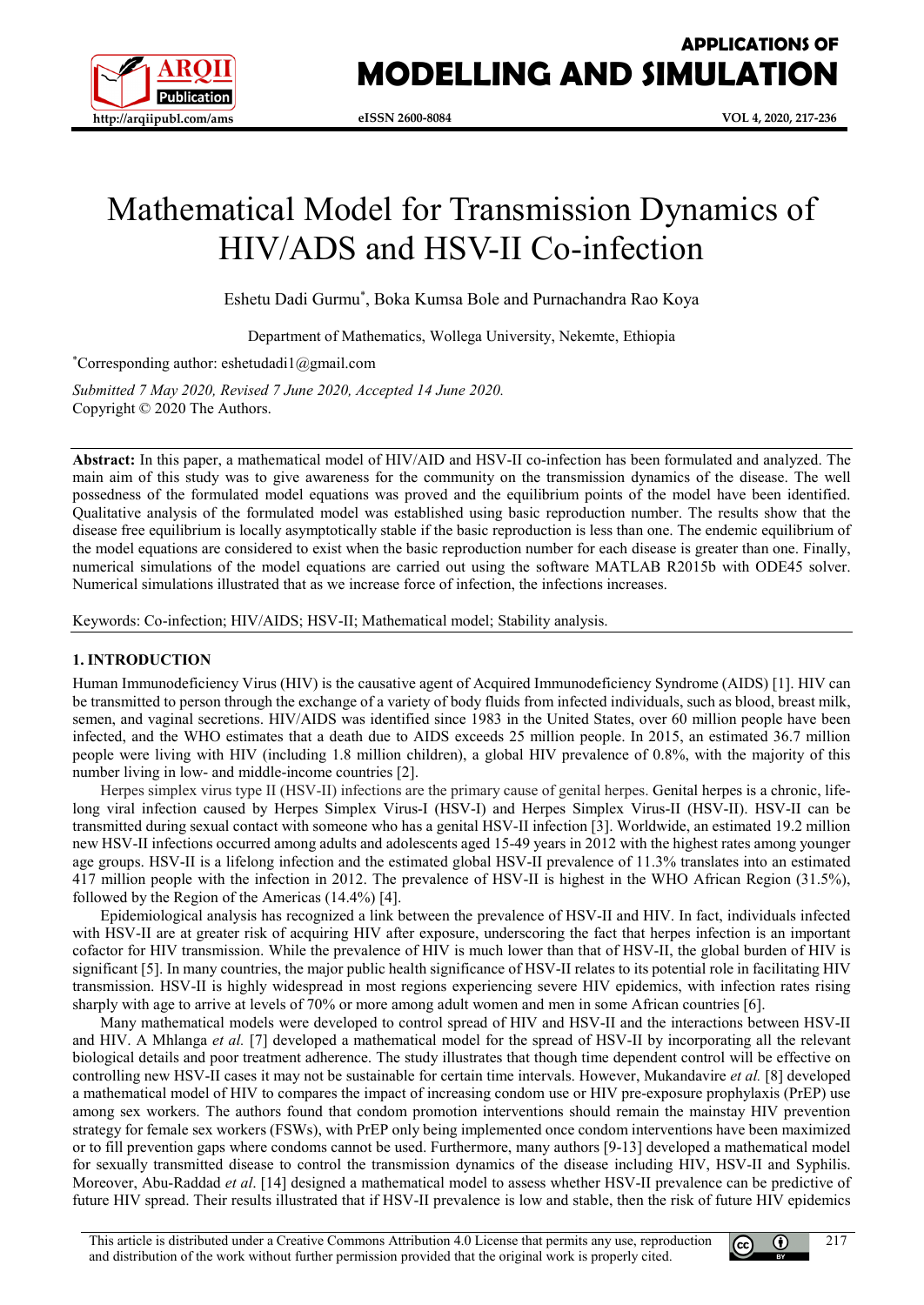is low. Also their results shown that, expanding or high HSV-II prevalence (greater than about 20%), implies a risk for a considerable HIV epidemic. Mhlanga [2] also proposed a deterministic mathematical model for the co-interaction of HIV and HSV-II in a community, with all the relevant biological detail and poor HSV-II treatment adherence. In this study threshold parameters of the model are determined and stabilities are analysed. Results from their simulation suggests that more effort should be devoted to monitoring and counseling of individuals dually infected with HIV and HSV-II as compared to those infected with HSV-II only. So far, few mathematical studies have been undertaken to model co-infection of HIV and HSV-II mathematically, but they did not considered HIV-HSV-II compartment in their studies.

This paper is organized as follows: in Section 2, we derive a model consisting of ordinary differential equations that describes the transmission dynamics of HIV-HSV-II co-infection with the fundamental assumptions. In Section 3, qualitative analysis of HIV only model was performed. In Section 4, HSV-II only model was analyzed. Similarly in Section 5 the analysis of HIV and HSV-II co-infection model was performed. In Section 6, numerical simulation of the model equations are performed by conveying various sets of numerical values to the model parameters. The conclusions are discussed in Section 7.

## **2. MODEL DESCRIPTION AND FORMULATION**

HIV-HSV-II co-infection model divided the total population denoted by  $N(t)$  into eleven classes at time  $t$  depend on their disease status. Those are:

- Susceptible individuals  $S(t)$  is the class of individuals who are healthy but can contract the disease.
- Unawared HIV infected individuals  $I_{uh}(t)$  consists of individuals which are unaware infected with HIV and are also infectious.
- Unawared HSV-II infected individuals  $I_{us}(t)$  consists of individuals which are unaware infected with HSV-II and are also infectious.
- Unawared co-infected individuals  $I_{uhs}(t)$  consists of individuals which are unaware infected with HIV-HSV-II and are also infectious.
- Screened HIV infected individuals  $I_{sh}(t)$  consists of individuals which are screened infected with virus and provide treatment for those who are found to have HIV infection.
- Screened HSV-II infected individuals  $I_{ss}(t)$  consists of cells which are screened infected with virus and provide treatment for those who are found to have HSV-II infection.
- Screened co-infected individuals  $I_{shs}(t)$  consists of cells which are screened infected with virus and provide treatment for those who are found to have HIV-HSV-II infection.
- Individuals with AIDS,  $A(t)$ .
- Individuals with HSV-II,  $H(t)$
- Individuals with both AIDS and HSV-II,  $AH(t)$ .
- Recovered individuals  $R(t)$ .

It is assumed that susceptible individuals are recruited into the population at a constant rate of Π. Susceptible individuals may acquire HIV infection with force of infection  $\lambda_h = \frac{\beta_1 (l_{uh} + q_1 I_{sh})}{N_h}$  when they come into effective contact with an infectious individual at the rate  $\beta_1$  that may lead to infection. Also, susceptible individuals may acquire HSV-II infection with force of infection  $\lambda_s = \frac{\beta_2 (l_{us} + q_2 l_{ss})}{N_s}$  when they come into effective contact with an infectious individual at the rate  $\beta_1$  that may lead to infection. The unawared HIV infected individuals are screened and join the screened HIV infected subclass at a rate  $\alpha$ . However, some of the unawared HIV infected individual's progress to AIDS at a rate  $\delta$  and others join the unawared HIV-HSV-II co-infection subclass at a rate  $\phi$ .

Furthermore, screened HIV infected individuals' progress to AIDS at a rate  $\omega$  and also joined the screened HIV-HSV-II co-infection subclass at a rate  $\varphi$ . Also, the unawared HIV-HSV-II co-infection individuals are screened and join the screened HIV-HSV-II co-infected subclass at a rate  $\theta$ . But, some of the unawared HIV-HSV-II co-infected individual's progress to AIDS and HSV-II co-infection subclass at rate  $\rho$ . The screened HIV-HSV-II co-infection is also progress to AIDS and HSV-II co-infection subclass at rate  $\sigma$ . The unawared HSV-II infected individuals are screened and joined the screened HSV-II infected subclass at a rate  $\gamma$  and others join the unawared HIV-HSV-II co-infection subclass at rate  $\psi$ . However, some of them are progress to HSV-II subclass with rate  $\varepsilon$  and recovered naturally by body immunity at rate  $\kappa$ .

The screened HSV-II infected individuals are treated at rate  $\epsilon$  and joined the recovered subclass with this rate. Some of them are progress to HSV-II subclass and screened co-infection of HIV-HSV-II subclass with rate  $\eta$  and  $\tau$  respectively. AIDS individuals and HSV-II individuals are also progress to co-infection of AIDS and HSV-II subclass with rate  $\nu$  and  $\gamma$ respectively. Finally, recovered individuals revert to susceptible subclass after losing their immunity at a rate  $\vartheta$ . All individuals suffer natural mortality at a rate  $\mu$  and sick individuals die of AIDS, HSV-II and AIDS-HSV-II co-infection at rate  $\xi$ . The schematic diagram that describes the flow of the model is shown Figure 1.

The above model description and assumptions can be written as linear system of differential equation as:

$$
\frac{dS}{dt} = \Pi + \vartheta R - (\lambda_h + \lambda_s + \mu)S
$$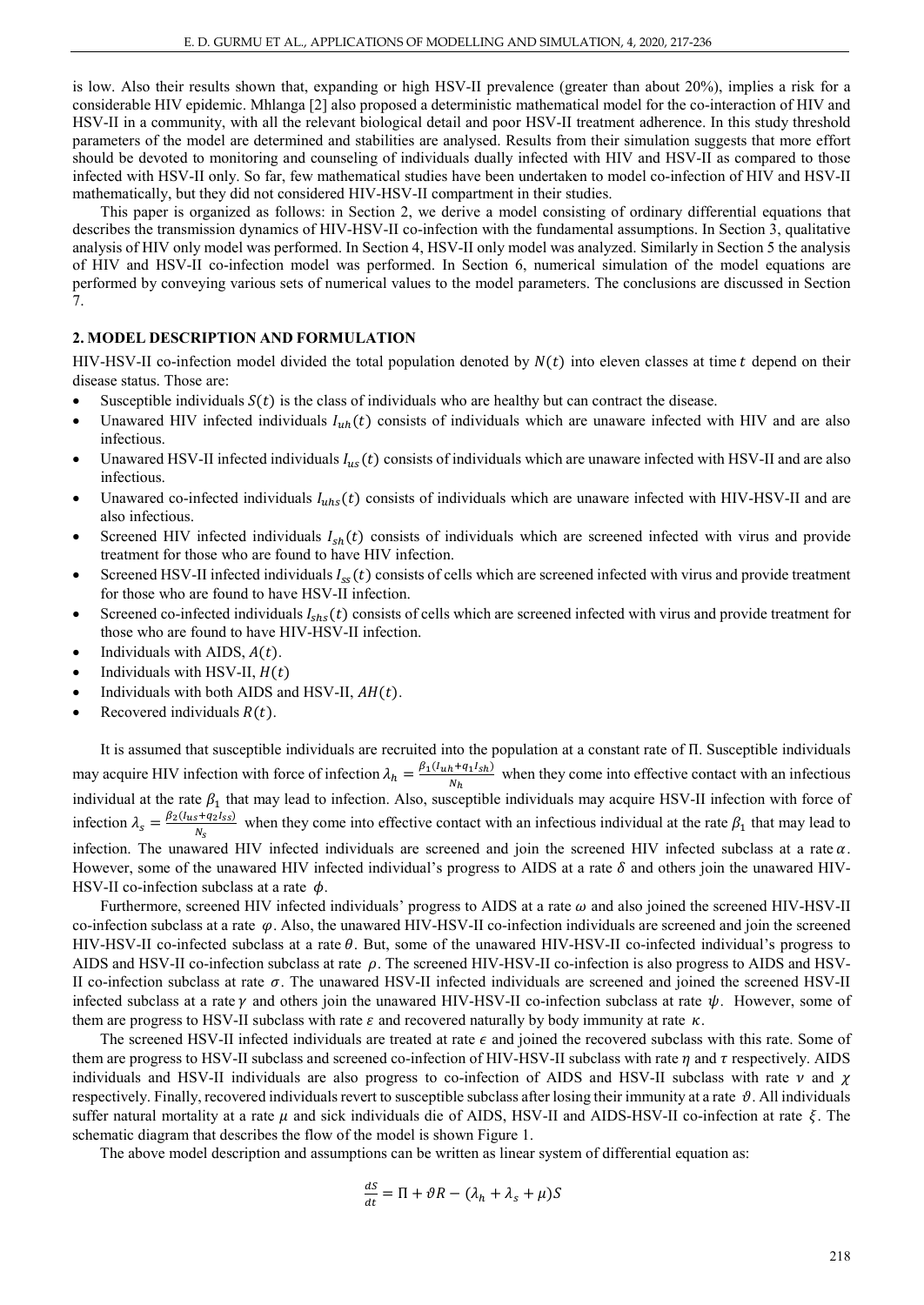

Figure 1. Schematic diagram for HIV-HSV-II co-infection model

$$
\frac{dI_{uh}}{dt} = \lambda_h S - (\phi + \alpha + \delta + \mu)I_{uh}
$$
\n
$$
\frac{dI_{us}}{dt} = \lambda_s S - (\psi + \varepsilon + \gamma + \kappa + \mu)I_{uh}
$$
\n
$$
\frac{dI_{uhs}}{dt} = \phi I_{uh} + \psi I_{us} - (\rho + \theta + \mu)I_{uhs}
$$
\n
$$
\frac{dI_{sh}}{dt} = \alpha I_{uh} - (\phi + \omega + \mu)I_{sh}
$$
\n
$$
\frac{dI_{ss}}{dt} = \gamma I_{us} - (\tau + \eta + \varepsilon + \mu)I_{ss}
$$
\n
$$
\frac{dI_{shs}}{dt} = \theta I_{uhs} + \phi I_{sh} + \tau I_{ss} - (\sigma + \mu)I_{shs}
$$
\n
$$
\frac{dA}{dt} = \delta I_{uh} + \omega I_{sh} - (\nu + \mu + \xi)A
$$
\n
$$
\frac{dH}{dt} = \varepsilon I_{us} + \eta I_{ss} - (\chi + \pi + \mu + \xi)H
$$
\n
$$
\frac{dA}{dt} = \rho I_{uhs} + \sigma I_{shs} + \nu A + \chi H - (\mu + \xi)AH
$$

With initial conditions,  $S(0) = S_0$ ,  $I_{uh}(0) = I_{uh0}$ ,  $I_{us}(0) = I_{us0}$ ,  $I_{uhs}(0) = I_{uhs0}$ ,  $I_{sh}(0) = I_{sh0}$ ,  $I_{ss}(0) = I_{ss0}$ ,  $I_{shs}(0) = I_{shs}(0)$  $I_{shso}$ ,  $A(0) = A_0$ ,  $H(0) = H_0$ ,  $AH(0) = AH_0$ ,  $R(0) = R_0$ .

# **3. ANALYSIS OF HIV ONLY MODEL**

In this section, the analysis of the transmission dynamics of HIV only model is considered.

$$
\frac{dS}{dt} = \Pi - (\lambda_h + \mu)S
$$
  
\n
$$
\frac{dI_{uh}}{dt} = \lambda_h S - (\alpha + \delta + \mu)I_{uh}
$$
  
\n
$$
\frac{dI_{sh}}{dt} = \alpha I_{uh} - (\omega + \mu)I_{sh}
$$
  
\n
$$
\frac{dA}{dt} = \delta I_{uh} + \omega I_{sh} - (\mu + \xi)A
$$
\n(2)

## **3.1 Invariant Region**

*Theorem 1:* The total population size  $N_h$  of the system of model in Equation (2) is bounded in the invariant region  $\Omega_1$ . That is, size of  $N_h$  is bounded for all t.

*Proof:* In model Equation (2) the total population of  $N_h$  is given as  $N_h = S + I_{uh} + I_{us} + A$ 

Differentiating  $N_h$  both sides with respect to t leads to

$$
\frac{dN_h}{dt} = \frac{ds}{dt} + \frac{dI_{uh}}{dt} + \frac{dI_{us}}{dt} + \frac{dA}{dt}
$$
 (3)

Substituting model Equation (2) into Equation (3), we can get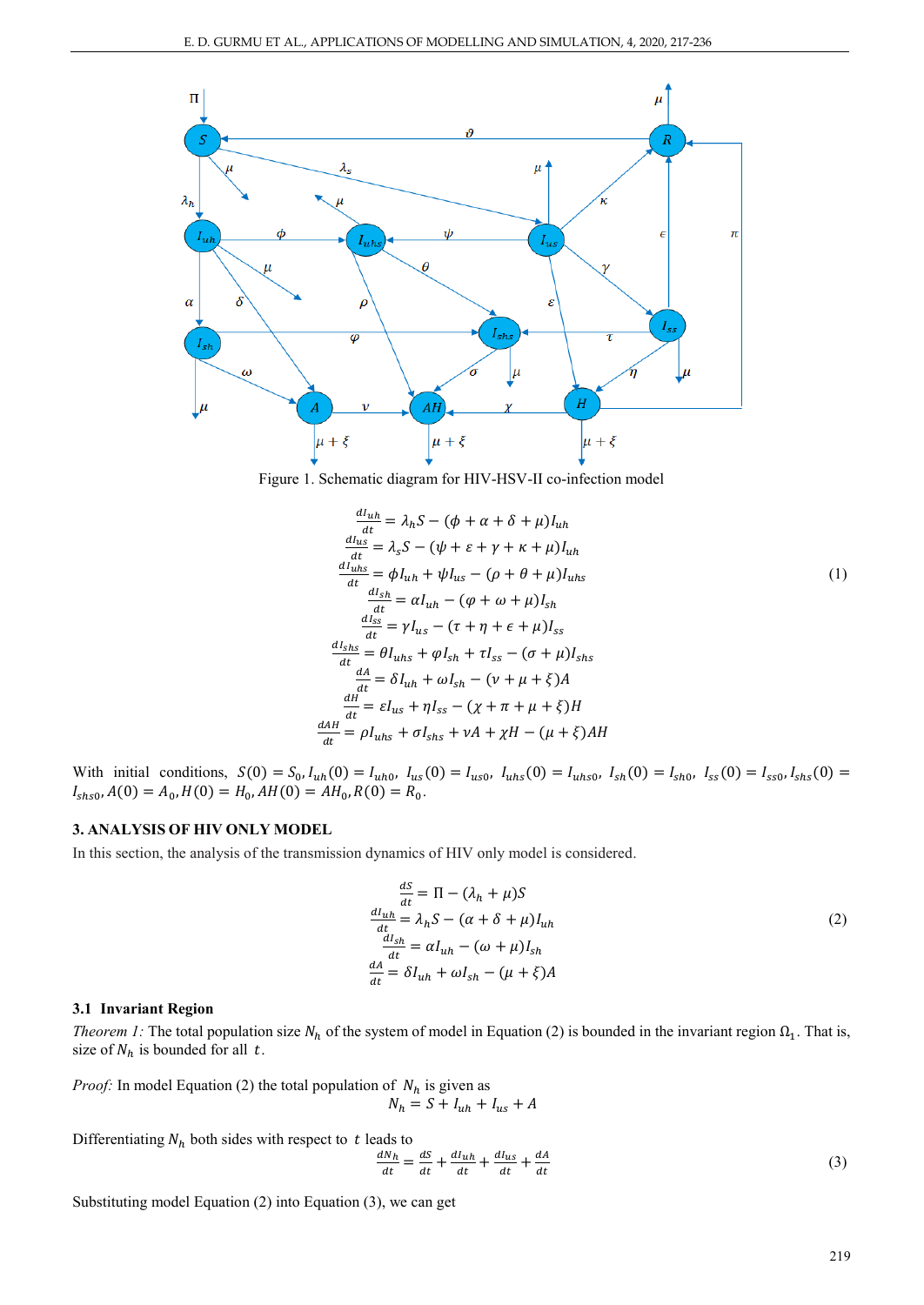$$
\frac{dN_h}{dt} = \Pi - \mu N_h - \xi A \tag{4}
$$

In the absence of mortality due to  $AIDS(\xi = 0)$ , then Equation (4) become  $\frac{dN_h}{dt} \le \Pi - \mu N_h$  (5)

Rearranging and integrating both sides of Equation (5), we get

$$
\int \frac{dN_h}{\Pi - \mu N_h} \le \int dt
$$
  
\n
$$
\Leftrightarrow \frac{-1}{\mu} \ln(\Pi - \mu N_h) \le t + c_1
$$
, where  $c_1$  is integration constant  
\n
$$
\Rightarrow \ln(\Pi - \mu N_h) \ge -\mu t + c_2
$$
, where  $c_2 = -\mu c_1$   
\n
$$
\Rightarrow (\Pi - \mu N_h) \ge ce^{-\mu t}
$$
, where  $c = e^{-c_2}$ 

Then, applying initial condition,  $N_h(0) = N_{h0}$ , we obtain

$$
c = \Pi - \mu N_{h0}
$$
  
\n
$$
\Rightarrow \Pi - \mu N_h \ge (\Pi - \mu N_{h0})e^{-\mu t}
$$
  
\n
$$
\Rightarrow N_h \le \frac{\Pi}{\mu} - [\frac{\Pi - \mu N_h}{\mu}]e^{-\mu t}
$$
 (6)

As  $t \to \infty$  in Equation (6), the population size  $N_h(t) \to \frac{11}{\mu}$  which implies that  $0 \le N_h(t) \le (\frac{11}{\mu})$  $\frac{1}{\mu}$ . Thus, the feasible solution set of the model Equation (2) enters and remains in the region:

$$
\Omega_1 = \{ (S, I_{uh}, I_{sh}, A) \in \mathfrak{R}_+^4 : N_h \le \Pi/\mu \}
$$

Therefore, the model Equation (2) is wellposed epidemiologically and mathematically. Hence, it is sufficient to study the dynamics of the model in the region  $\Omega_1$ .

## **3.2 Existence of Solution**

*Lemma 1:* Solutions of the model Equation (2) together with the initial conditions  $S(0) > 0$ ,  $I_{uh}(0) > 0$ ,  $I_{sh}(0) > 0$ ,  $A(0) >$ 0 exist in  $\mathbb{R}^4_+$  i.e., the solution of the model variables  $S(t)$ ,  $I_{uh}(t)$ ,  $I_{sh}(t)$  and  $A(t)$  exist for all t and will remain in  $\mathbb{R}^4_+$ .

*Proof:* The right hand sides of the system of Equation (2) can be expressed as follows:

$$
f_1(S, I_{uh}, I_{sh}, A) = \Pi - (\lambda_h + \mu)
$$
  
\n
$$
f_2(S, I_{uh}, I_{sh}, A) = \lambda_h S - (\alpha + \delta + \mu)I_{uh}
$$
  
\n
$$
f_3(S, I_{uh}, I_{sh}, A) = \alpha I_{uh} - (\omega + \mu)I_{sh}
$$
  
\n
$$
f_4(S, I_{uh}, I_{sh}, A) = \rho I_{uh} + \omega I_{sh} - (\mu + \xi)A
$$

According to Derrick and Groosman theorem, let  $\Omega_1$  denote the region  $\Omega_1 = \{(S, I_{uh}, I_{sh}, A) \in \mathbb{R}^4_+ : N_h \leq \Pi/\mu\}$ . Then Equation (2) have a unique solution if  $(\partial f_i)/(\partial x_i)$ ,  $i, j = 1, 2, 3, 4$  are continuous and bounded in $\Omega_1$ . Here,  $x_1 = S$ ,  $x_2 =$  $I_{uh}$ ,  $x_3 = I_{sh}$  and  $x_4 = A$ . The continuity and the boundedness are verified as in Table 1. Thus, all the partial derivatives  $(\partial f_i)/(\partial x_i)$ , i, j = 1, 2, 3, 4 exist, continuous and bounded in  $\Omega_1$ . Hence, by Derrick and Groosman theorem, a solution for the model in Eqaution (2) exists and is unique.

Table 1. Continuity and boundedness of the model solution

| $ \left  (\partial f_1)/(\partial S) \right  =  -(\lambda_h + \mu)  < \infty$           | $ (\partial f_2)/(\partial S)  =  \lambda_h  < \infty$                                                       |
|-----------------------------------------------------------------------------------------|--------------------------------------------------------------------------------------------------------------|
| $ (\partial f_1)/(\partial I_{uh})  = \left \frac{-\beta_1 S}{N_h}\right  < \infty$     | $ (\partial f_2)/(\partial I_{uh})  = \left \frac{\beta_1 S}{N_h} - (\alpha + \delta + \mu)\right  < \infty$ |
| $ (\partial f_1)/(\partial I_{us})  = \left \frac{-\beta_1 q_1 S}{N_h}\right  < \infty$ | $   (\partial f_2)/(\partial I_{us})  = \left  \frac{\beta_1 q_1 S}{N_h} \right  < \infty$                   |
| $ \left( \frac{\partial f_1}{\partial A} \right)  = 0 < \infty.$                        | $ (\partial f_2)/(\partial A)  = 0 < \infty.$                                                                |
| $ \left( \frac{\partial f_3}{\partial S} \right)  = 0 < \infty$                         | $ (\partial f_4)/(\partial S)  = 0 < \infty$                                                                 |
| $ \left (\partial f_3)/(\partial I_{uh})\right  =  \alpha  < \infty$                    | $ (\partial f_4)/(\partial I_{uh})  =  \delta  < \infty$                                                     |
| $   (\partial f_3)/(\partial I_{us})  =  -(\omega + \mu)  < \infty$                     | $ (\partial f_4)/(\partial I_{us})  =  \omega  < \infty$                                                     |
| $ \left(\partial f_3\right)/(\partial A) =0 < \infty$                                   | $ (\partial f_4)/(\partial A)  =  -(\mu + \xi)  < \infty$                                                    |

## **3.3 Positivity of Solution**

The solution of the system remains positive at any point in time t, if the initial values of all the variables are positive.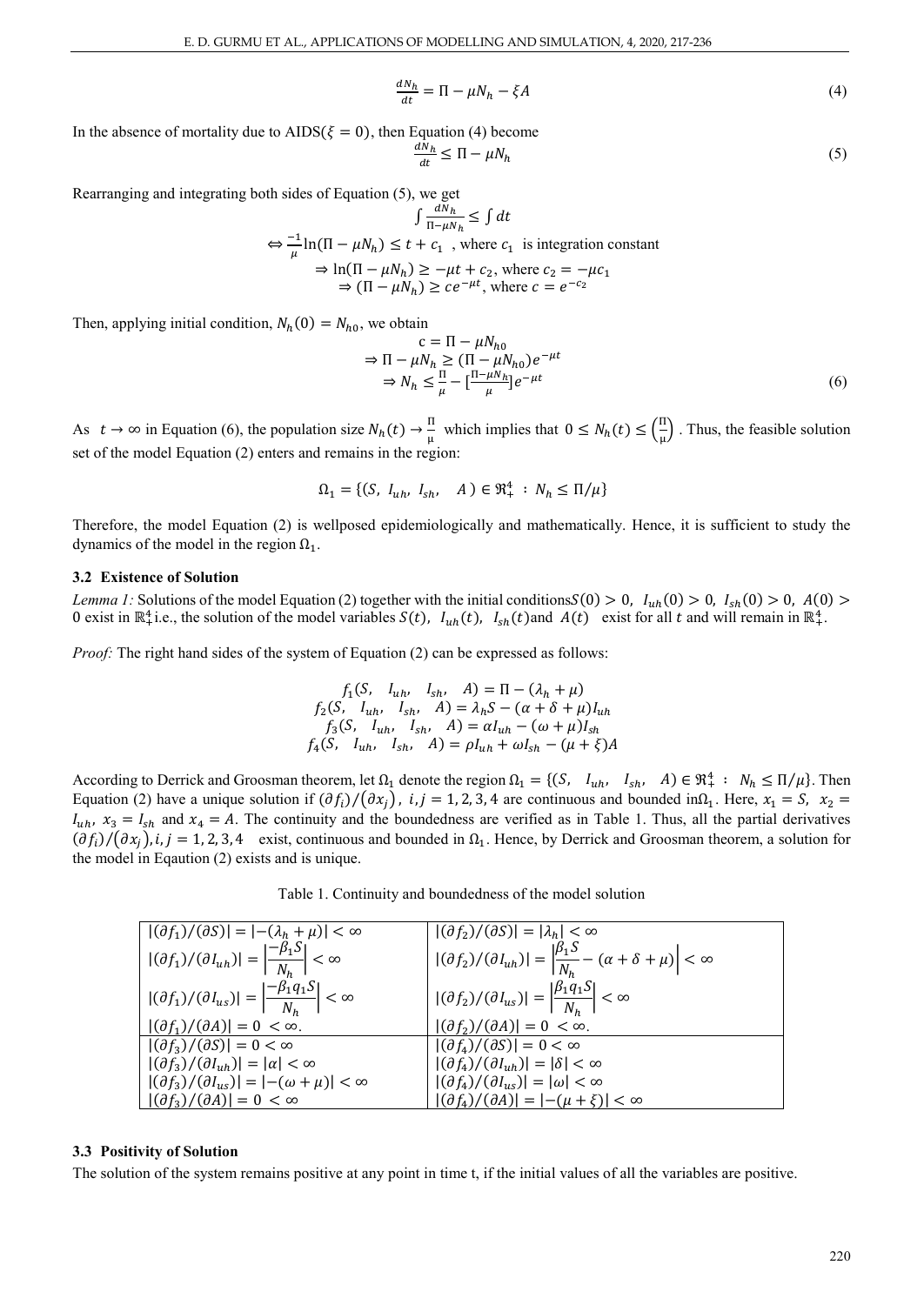*Theorem 2:* Let  $\Omega_1 = \{ (S, I_{uh}, I_{sh}, A) \in \mathbb{R}_+^4; S_0 > 0, I_{uh} > 0, I_{sh} > 0, A_0 > 0 \}$  then the solutions of { $S, I_{uh}, I_{sh}, A$ } are positive for all  $t \ge 0$ .

*Proof:* Positivity is verified separately for each of the model  $S(t)$ ,  $I_{uh}(t)$ ,  $I_{sh}(t)$ , and  $A(t)$ . Positivity of  $S(t)$ : From model Equation (2) we have:

Eliminating the positive terms Π we get,

$$
\Leftrightarrow \frac{dS}{dt} \ge -(\lambda_h + \mu)S
$$

 $\frac{ds}{dt} = \Pi - (\lambda_h + \mu)S$ 

Using variables separable method we get,

$$
\Rightarrow \frac{dP}{s} \ge -(\lambda_h + \mu)dt,
$$

Integrating both side we can get,

$$
\Rightarrow \int \frac{ds}{s} \ge -\int (\lambda_h + \mu) dt
$$
  
\n
$$
\Rightarrow \ln S \ge -(\lambda_h + \mu)t + c_4, \text{ where } c_4 \text{ is integration constant}
$$
  
\n
$$
\Rightarrow S(t) \ge S_0 e^{-(\lambda_h + \mu)t}, S_0 = e^{c_4} \text{ and } e^{-(\lambda_h + \mu)t} \ge 0, \text{ for all } t \ge 0.
$$

Hence, it can be concluded that  $S(t) \geq 0$ . Positivity of  $I_{uh}$  from model Equation (2) we have:

$$
\frac{dI_{uh}}{dt} = \lambda_h S - (\alpha + \delta + \mu) I_{uh}
$$

Eliminating the positive terms  $(\lambda_h S)$ we get,

$$
\Leftrightarrow \frac{dI_{uh}}{dt} \ge -(\alpha + \delta + \mu)I_{uh}
$$

Using variables separable method we get,  

$$
\Rightarrow \frac{dI}{I_{\mu h}} \ge -(\alpha + \delta + \mu)dt,
$$

Integrating both side we can get,

$$
\Rightarrow \int \frac{dl}{l_{uh}} \ge -\int (\alpha + \delta + \mu) dt
$$

 $\Rightarrow \ln I_{uh} \ge -(\alpha + \delta + \mu)t + c_5$ , where  $c_5$  is integration constant  $\Rightarrow I_{uh}(t) \ge I_{uh0} e^{-(\alpha + \delta + \mu)t}$ ,  $I_{uh0} = e^{c_5}$  and  $e^{-(\alpha + \delta + \mu)t} \ge 0$ , for all  $t \ge 0$ .

Hence, it can be concluded that  $I_{uh}(t) \geq 0$ . Positivity of  $I_{sh}(t)$ : From model Equation (2) we have:

Eliminating the positive terms  $(\alpha I_{uh})$  we get,

$$
\frac{dI_{sh}}{dt} = \alpha I_{uh} - (\omega + \mu)I_{sh}
$$

$$
\Leftrightarrow \frac{dI_{sh}}{dt} \ge -(\omega + \mu)I_{sh}
$$

Using variables separable method we get,

$$
\Rightarrow \frac{dI_{sh}}{I_{sh}} \ge -(\omega + \mu)dt
$$

Integrating both side we can get,

$$
\Rightarrow \int \frac{u_{sh}}{I_{sh}} \ge -\int (\omega + \mu) dt
$$
  
\n
$$
\Rightarrow \ln I_{sh} \ge -(\omega + \mu)t + c_6, \text{ where } c_6 \text{ is integration constant}
$$
  
\n
$$
\Rightarrow I_{sh}(t) \ge I_{sh0} e^{-(\omega + \mu)t}, I_{sh0} = e^{c_6} \text{ and } e^{-(\omega + \mu)t} \ge 0, \text{ for all } t \ge 0.
$$

 $\sim dL$ 

Hence, it can be concluded that  $I_{sh}(t) \ge 0$ .

Positivity of 
$$
A(t)
$$
: From model Equation (2) we have:

$$
\frac{dA}{dt} = \rho I_{uh} + \omega I_{sh} - (\mu + \xi)A
$$

Eliminating the positive terms  $(\rho I_{uh} + \omega I_{sh})$  we get,

$$
\Leftrightarrow \frac{dA}{dt} \ge -(\mu + \xi)A,
$$
  

$$
\frac{dA}{dt} = -\frac{1}{2} \sum_{n=1}^{\infty} \frac{1}{n^2} \sum_{n=1}^{\infty} \frac{1}{n^2} \frac{1}{n^2} \frac{1}{n^2}
$$

$$
\Rightarrow \frac{dA}{A} \ge -(\mu + \xi)dt,
$$

Integrating both side we can get,

Using variables separable method we get,

$$
\Rightarrow \int \frac{dA}{A} \ge -\int (\mu + \xi) dt
$$
  
\n
$$
\Rightarrow \ln A \ge -(\mu + \xi)t + c_7, \text{ where } c_7 \text{ is integration constant}
$$
  
\n
$$
\Rightarrow A(t) \ge A_0 e^{-(\mu + \xi)t}, A_0 = e^{c_7} \text{ and } e^{-(\mu + \xi)t} \ge 0, \text{ for all } t \ge 0.
$$

Hence, it can be concluded that  $A(t) \ge 0$ . Therefore, the model variables  $S(t)$ ,  $I_{uh}(t)$ ,  $I_{sh}(t)$  and  $A(t)$  representing population sizes of various types of cells are positive quantities and will remain in  $\mathbb{R}^4_+$  for all t.

## **3.4 Stability Analysis of the Disease-Free Equilibrium (DFE)**

The disease free equilibrium of the HIV only model Equation (2) is determined by equating to zero. Then we get: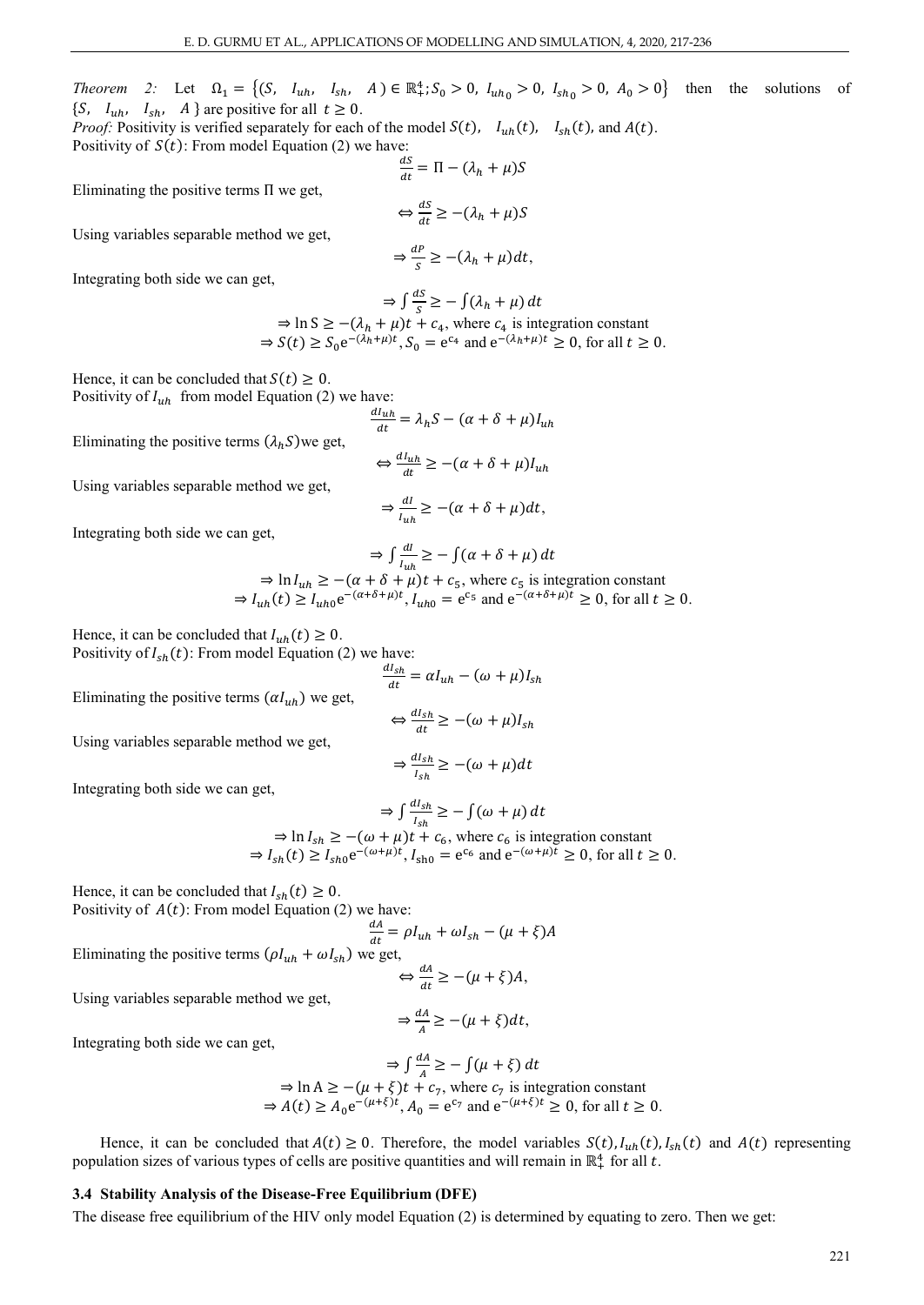$$
E_1 = \left\{ \left( \frac{\Pi}{\mu} \right), \ 0, \ 0, \ 0, \ 0 \right\}
$$

The local stability of the DFE,  $E_1$  can be established using the next generation operator method in Van den Driessche and Watmouth [15] on the system in Equation (2). To do this the basic reproduction number can be determined depends on the definition of infected and uninfected compartments. The model Equation (2) are rewritten starting with newly infective classes:

$$
\frac{dI_{uh}}{dt} = \lambda_h S - (\alpha + \delta + \mu)I_{uh}
$$

$$
\frac{dI_{sh}}{dt} = \alpha I_{uh} - (\omega + \mu)I_{sh}
$$

$$
\frac{dA}{dt} = \rho I_{uh} + \omega I_{sh} - (\mu + \xi)A
$$

Then by the principle of next-generation matrix, we obtained

$$
f_i = \begin{bmatrix} \frac{\beta_1 (l_{uh} + q_1 I_{sh})S}{N_h} \\ 0 \\ 0 \end{bmatrix}
$$
 and  $v_i = \begin{bmatrix} (\alpha + \delta + \mu) I_{uh} \\ -\alpha I_{uh} + (\omega + \mu) I_{sh} \\ -\rho I_{uh} - \omega I_{sh} + (\mu + \xi) A \end{bmatrix}$ 

The Jacobian matrices of  $f_i$  and  $v_i$  evaluated at DFE are given by F and V, respectively, such that

$$
F = \begin{bmatrix} \beta_1 & \beta_1 q_1 & 0 \\ 0 & 0 & 0 \\ 0 & 0 & 0 \end{bmatrix} \text{ and } V = \begin{bmatrix} (\alpha + \delta + \mu) & 0 & 0 \\ -\alpha & (\omega + \mu) & 0 \\ -\delta & -\omega & (\mu + \xi) \end{bmatrix}
$$

It can be verified that the matrix V is non-singular as its determinant  $det[V] = (\alpha + \delta + \mu)(\omega + \mu)(\mu + \xi)$  is non-zero and after some algebraic computations its inverse matrix is constructed as

$$
V^{-1} = \begin{bmatrix} \frac{1}{(\alpha + \delta + \mu)} & 0 & 0\\ \frac{\alpha}{(\alpha + \delta + \mu)(\omega + \mu)} & \frac{1}{(\omega + \mu)} & 0\\ \frac{\alpha \omega + \delta(\omega + \mu)}{(\alpha + \delta + \mu)(\omega + \mu)(\mu + \xi)} & \frac{\theta}{(\omega + \mu)(\mu + \xi)} & \frac{1}{(\mu + \xi)} \end{bmatrix}
$$

The product of the matrices  $F$  and  $V^{-1}$  can be computed as:

$$
FV^{-1} = \begin{bmatrix} \beta_1 & \beta_1 q_1 & 0 \\ 0 & 0 & 0 \\ 0 & 0 & 0 \end{bmatrix} \begin{bmatrix} \frac{1}{(\alpha + \delta + \mu)} & 0 & 0 \\ \frac{\alpha}{(\alpha + \delta + \mu)(\omega + \mu)} & \frac{1}{(\omega + \mu)} & 0 \\ \frac{\alpha \omega + \delta(\omega + \mu)}{(\alpha + \delta + \mu)(\omega + \mu)(\mu + \xi)} & \frac{\omega}{(\omega + \mu)(\mu + \xi)} & \frac{1}{(\mu + \xi)} \end{bmatrix}
$$

$$
= \begin{bmatrix} \frac{\beta_1}{(\alpha + \delta + \mu)} + \frac{\beta_1 q_1 \alpha}{(\alpha + \delta + \mu)(\omega + \mu)} & \frac{\beta_1 q_1}{(\omega + \mu)} & 0 \\ 0 & 0 & 0 & 0 \\ 0 & 0 & 0 & 0 \end{bmatrix}
$$

Now it is possible to calculate the eigenvalue to determine the basic reproduction number  $\Re_h$  by taking the spectral radius of the matrix  $FV^{-1}$ . Thus, the eigenvalues are computed by evaluating  $det[FV^{-1} - \lambda I] = 0$  or equivalently solving

$$
\begin{vmatrix}\n\frac{\beta_1}{(\alpha+\delta+\mu)} + \frac{\beta_1 q_1 \alpha}{(\alpha+\delta+\mu)(\omega+\mu)} - \lambda & \frac{\beta_1 q_1}{(\omega+\mu)} & 0 \\
0 & -\lambda & 0 \\
0 & 0 & -\lambda\n\end{vmatrix} = 0
$$
  
\n
$$
\Rightarrow \lambda^2 \left[ \frac{\beta_1(\omega+\mu) + \beta_1 q_1 \alpha(\alpha+\delta+\mu)}{(\alpha+\delta+\mu)(\omega+\mu)} - \lambda \right] = 0
$$
  
\n
$$
\Rightarrow \lambda_1 = \left[ \frac{\beta_1(\omega+\mu) + \beta_1 q_1 \alpha(\alpha+\delta+\mu)}{(\alpha+\delta+\mu)(\omega+\mu)} \right], \lambda_2 = \lambda_3 = 0.
$$

However, the dominant eigenvalue here is  $\lambda_1 = \left[\frac{\beta_1(\omega+\mu)+\beta_1q_1\alpha(\alpha+\delta+\mu)}{(\alpha+\delta+\mu)(\omega+\mu)}\right]$  and is the spectral radius as the threshold value or the basic reproductive number. Thus, it can be concluded that the reproduction number of the model is  $\Re_h$  =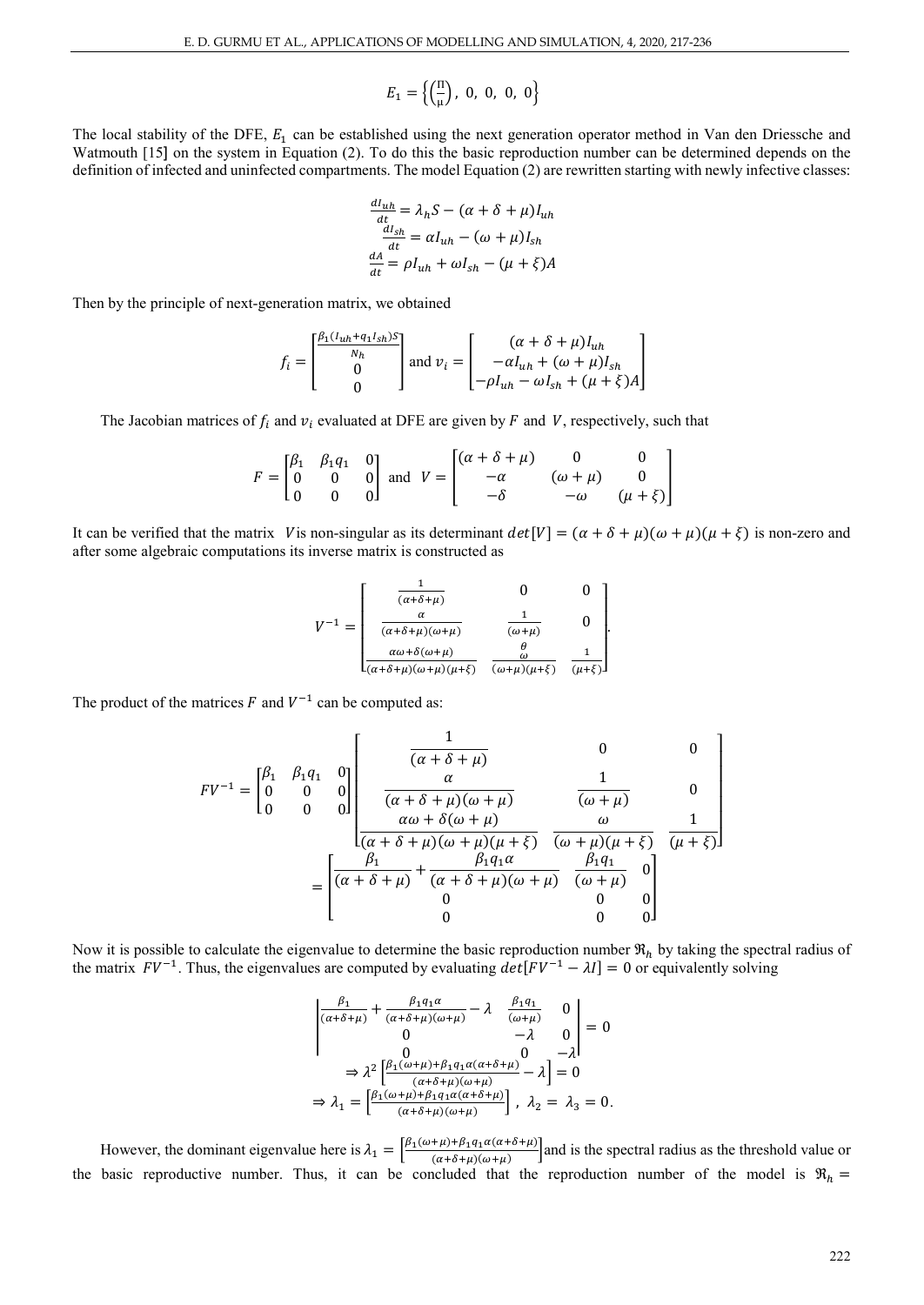$\left[\frac{\beta_1(\omega+\mu)+\beta_1q_1\alpha(\alpha+\delta+\mu)}{(\alpha+\delta+\mu)(\omega+\mu)}\right]$ . Further using Theorem 2 in Van den Driessche and Watmouth [15], the DFE is locally asymptotically stable if  $\Re_h < 1$  and unstable is  $\Re_h > 1$ .

## **3.5 Existence and Stability Analysis of Endemic Equilibrium**

*Lemma 2.* The HIV only model Equation (2) has a unique endemic equilibrium if and only if the basic reproduction number  $\Re_h > 1$ .

 $E_2 = (S^*, \tI_{uh}^*, \tI_{sh}^*, A^*)$ 

*Proof.* Let the endemic equilibrium point of the model Equation (2) be denoted by

and consider the force of infection

$$
\lambda_h^* = \frac{\beta_1 [I_{uh}^* + q_1 I_{sh}^*]}{N_h} \tag{7}
$$

Solving the model in Equations (2) by setting the right hand sides equal to zero, we get,

$$
S^* = \frac{\Pi}{(\lambda_h^* + \mu)}, \quad I_{uh}^* = \frac{\Pi \lambda_h^*}{(\lambda_h^* + \mu)(\alpha + \delta + \mu)},
$$
  

$$
I_{sh}^* = \frac{\alpha \Pi \lambda_h^*}{(\lambda_h^* + \mu)(\omega + \mu)} A^* = \frac{\alpha \Pi \lambda_h^* (\omega + \mu) + \omega \alpha \Pi(\lambda_h^* + \mu)}{(\lambda_h^* + \mu)(\alpha + \delta + \mu)(\omega + \mu)(\mu + \xi)}
$$
(8)

Substituting Eqaution (8) in Equation (7) we get

$$
\lambda_h^* = \frac{\beta_1 \Pi \lambda_h^*}{(\lambda_h^* + \mu)(\alpha + \delta + \mu)} + \frac{\beta_1 \mathbf{q}_1 \alpha \Pi \lambda_h^*}{(\lambda_h^* + \mu)(\omega + \mu)}
$$
  

$$
(\lambda_h^*)^2 + \lambda_h^* [\mu - \Pi \mathfrak{R}_h] = 0
$$

Hence, the HIV force of infection,  $\lambda_h^*$ , satisfies the following polynomial

$$
p(\lambda_h^*) = (\lambda_h^*)^2 + D\lambda_h^* = 0
$$
, where  $D = \mu - \Pi \mathfrak{R}_h$ 

By mathematical induction,  $D \ge 0$  whenever the basic reproduction number is less than one  $(\mathcal{R}_h < 1)$ . This implies that  $\lambda_h^* = -1/D \le 0$ . Therefore, the HIV model has no endemic equilibrium whenever  $\Re_h < 1$ . Hence, the analysis describes the impossibility of backward bifurcation in the HIV only model, implies there is no existence of endemic equilibrium whenever the basic reproduction number is less than one ( $\Re_h$  < 1).

#### **4. ANALYSIS OF HSV-II ONLY MODEL**

In this section, the analysis of the transmission dynamics of HSV-II only model is considered.

$$
\frac{dS}{dt} = \Pi + \vartheta R - (\lambda_s + \mu)S
$$
  
\n
$$
\frac{dI_{us}}{dt} = \lambda_s S - (\varepsilon + \gamma + \kappa + \mu)I_{us}
$$
  
\n
$$
\frac{dI_{ss}}{dt} = \gamma I_{us} - (\eta + \varepsilon + \mu)I_{ss}
$$
  
\n
$$
\frac{dH}{dt} = \varepsilon I_{us} + \eta I_{ss} - (\pi + \mu + \xi)H
$$
  
\n
$$
\frac{dR}{dt} = \kappa I_{us} + \varepsilon I_{ss} + \pi H - (\vartheta + \mu)R
$$

#### **4.1 Invariant Region**

*Theorem 3:* The total population size  $N_s$  of the system of model Equation (9) is bounded in the invariant region  $\Omega_2$ . That is, size of  $N_s$  is bounded for all t.

*Proof:* In model Equation (9), the total population of  $N_s$  is given as  $N_s = S + I_{us} + I_{ss} + H + R$ 

Differentiating  $N_s$  both sides with respect to t leads to

$$
\frac{dN_S}{dt} = \frac{dS}{dt} + \frac{dI_{us}}{dt} + \frac{dI_{SS}}{dt} + \frac{dH}{dt} + \frac{dR}{dt}
$$
\n(10)

Substituting model Equation (9) into Equation (10), we can get

$$
\frac{dN_S}{dt} = \Pi - \mu N_S - \xi H
$$

In the absence of mortality due to HSV-II ( $\xi = 0$ ), then Equation (11) become  $\frac{dN_s}{dt} \leq \Pi - \mu N$ 

Rearranging and integrating both sides of Equation (12), we get

$$
\int \frac{dN_S}{\Pi - \mu N_S} \leq \int dt
$$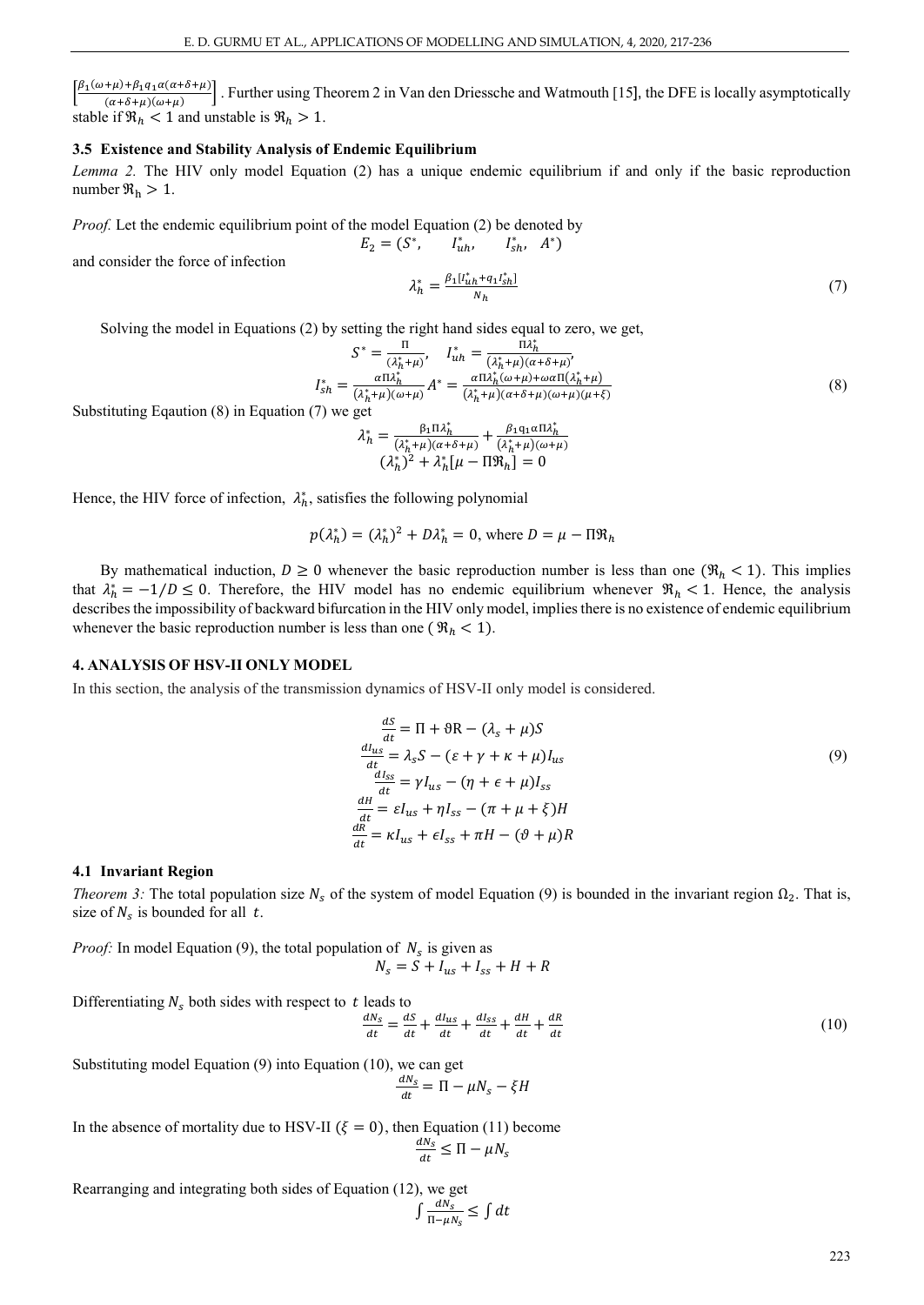$\Leftrightarrow \frac{-1}{\mu} \ln(\Pi - \mu N_s) \le t + c_7$ , where  $c_7$  is integration constant  $\Rightarrow \ln(\Pi - \mu N_s) \ge -\mu t + c_8$ , where  $c_8 = -\mu c_7$  $\Rightarrow (\Pi - \mu N_s) \geq c e^{-\mu t}, \qquad \text{where } c = e^{-c_8}$ 

Then, applying initial condition  $N_s(0) = N_{s0}$ , we obtain

$$
c = \Pi - \mu N_{s0}
$$
  
\n
$$
\Rightarrow \Pi - \mu N_s \ge (\Pi - \mu N_{s0})e^{-\mu t}
$$
  
\n
$$
\Rightarrow N_s \le \frac{\Pi}{\mu} - \left[\frac{\Pi - \mu N_s}{\mu}\right]e^{-\mu t}
$$
\n(13)

As  $t \to \infty$  in Equation (13), the population size  $N_s(t) \to \frac{11}{\mu}$  which implies that  $0 \le N_s(t) \le (\frac{11}{\mu})$  $\frac{1}{\mu}$ . Thus, the feasible solution set of the model Equation (9) enters and remains in the region:

$$
\Omega_2 = \{ (S, I_{us}, I_{ss}, H, R) \in \mathfrak{R}_+^5 : N_s \le \Pi/\mu \}
$$

Therefore, the model in Equation (9) is wellposed epidemiologically and mathematically. Hence, it is sufficient to study the dynamics of the model in the region  $Ω<sub>2</sub>$ .

#### **4.2 Existence of Solution**

*Lemma 3:* Solutions of the model Equations (9) together with the initial conditions,  $S(0) > 0$ ,  $I_{us}(0) > 0$ ,  $I_{ss}(0) > 0$ ,  $H(0) > 0$ ,  $R(0) > 0$  exist in  $\mathbb{R}_+^5$  i.e., the solution of the model variables  $S(t)$ ,  $I_{us}(t)$ ,  $I_{ss}(t)$ ,  $H(t)$  and  $R(t)$  exist for all t and will remain in $\mathbb{R}^5_+$ .

*Proof:* The right hand sides of the system of Equations (9) can be expressed as follows:

 $f_5(S, I_{us}, I_{ss}, H, R) = \Pi + \vartheta R - (\lambda_s + \mu)S$  $f_6(S, I_{us}, I_{ss}, I_{ss}, H, R) = \lambda_s S - (\varepsilon + \gamma + \kappa + \mu)I_{us}$  $f_7(S, I_{us}, I_{ss}, I_{ss}, H, R) = \gamma I_{us} - (\eta + \epsilon + \mu)I$  $f_8(S, I_{us}, I_{ss}, I_{ss}, H, R) = \varepsilon I_{us} + \eta I_{ss} - (\pi + \mu + \xi)H$  $f_9(S, I_{us}, I_{ss}, H, R) = \kappa I_{us} + \epsilon I_{ss} + \pi H - (\vartheta + \mu)R$ 

According to Derrick and Groosman theorem, let  $\Omega_2$  denote the region  $\Omega_2 = \{(S, \quad I_{us}, \quad I_{ss}, \quad H, \quad R) \in \mathbb{R}^5_+ : N_s \leq$  $\Pi/\mu$ . Then Equations (9) have a unique solution if  $(\partial f_i)/(\partial x_j)$ , *i, j* = 1, 2, 3, 4, 5 are continuous and bounded in Ω<sub>2</sub>. Here,  $x_1 = S$ ,  $x_2 = I_{us}$ ,  $x_3 = I_{ss}$ ,  $x_4 = H$  and  $x_5 = R$ . The continuity and the boundedness are verified in Table 2. Thus, all the partial derivatives  $(\partial f_i)/(\partial x_j)$ , i, j = 1, 2, 3, 4,5 exist, continuous and bounded in  $\Omega_2$ . Hence, by Derrick and Groosman theorem, a solution for the model (9) exists and is unique.

Table 2. Continuity and boundedness of the model solution

| $ (\partial f_5)/(\partial S)  =  -(\lambda_s + \mu)  < \infty$                         | $ (\partial f_6)/(\partial S)  =  \lambda_s  < \infty$                                                                     |
|-----------------------------------------------------------------------------------------|----------------------------------------------------------------------------------------------------------------------------|
| $ (\partial f_5)/(\partial I_{us})  = \left \frac{-\beta_2 S}{N_s}\right  < \infty$     | $ (\partial f_6)/(\partial I_{us})  = \left \frac{\beta_2 S}{N_c} - (\varepsilon + \gamma + \kappa + \mu)\right  < \infty$ |
| $ (\partial f_5)/(\partial I_{ss})  = \left \frac{-\beta_2 q_2 S}{N_s}\right  < \infty$ | $ (\partial f_6)/(\partial I_{ss})  = \left \frac{\beta_2 q_2 S}{N_c}\right  < \infty$                                     |
| $ (\partial f_5)/(\partial H)  = 0 < \infty$                                            | $ (\partial f_6)/(\partial H)  = 0 < \infty$                                                                               |
| $ (\partial f_5)/(\partial R)  =  \vartheta  < \infty$                                  | $ (\partial f_6)/(\partial R)  = 0 < \infty$                                                                               |
| $ (\partial f_7)/(\partial S)  = 0 < \infty$                                            | $ (\partial f_{\rm s})/(\partial S)  = 0 < \infty$                                                                         |
| $ (\partial f_7)/(\partial I_{us})  =  \gamma  < \infty$                                | $ (\partial f_{\rm s})/(\partial I_{\rm us})  =  \varepsilon  < \infty$                                                    |
| $ (\partial f_7)/(\partial I_{ss})  =  -(\eta + \epsilon + \mu)  < \infty$              | $ (\partial f_8)/(\partial I_{ss})  =  \eta  < \infty$                                                                     |
| $ (\partial f_7)/(\partial H)  = 0 < \infty$                                            | $ (\partial f_8)/(\partial H)  =  -(\pi + \mu + \xi)  < \infty$                                                            |
| $ (\partial f_7)/(\partial R)  = 0 < \infty$                                            | $ (\partial f_{\rm s})/(\partial R)  = 0 < \infty$                                                                         |
| $ (\partial f_9)/(\partial S)  = 0 < \infty$                                            |                                                                                                                            |
| $ (\partial f_9)/(\partial I_{us})  =  \kappa  < \infty$                                |                                                                                                                            |
| $ (\partial f_9)/(\partial I_{ss})  =  \epsilon  < \infty$                              |                                                                                                                            |
| $ (\partial f_9)/(\partial H)  =  \pi  < \infty$                                        |                                                                                                                            |
| $ (\partial f_9)/(\partial R)  =  -(\vartheta + \mu)  < \infty$                         |                                                                                                                            |

#### **4.3 Positivity of Solution**

The solution of the system remains positive at any point in time t, if the initial values of all the variables are positive.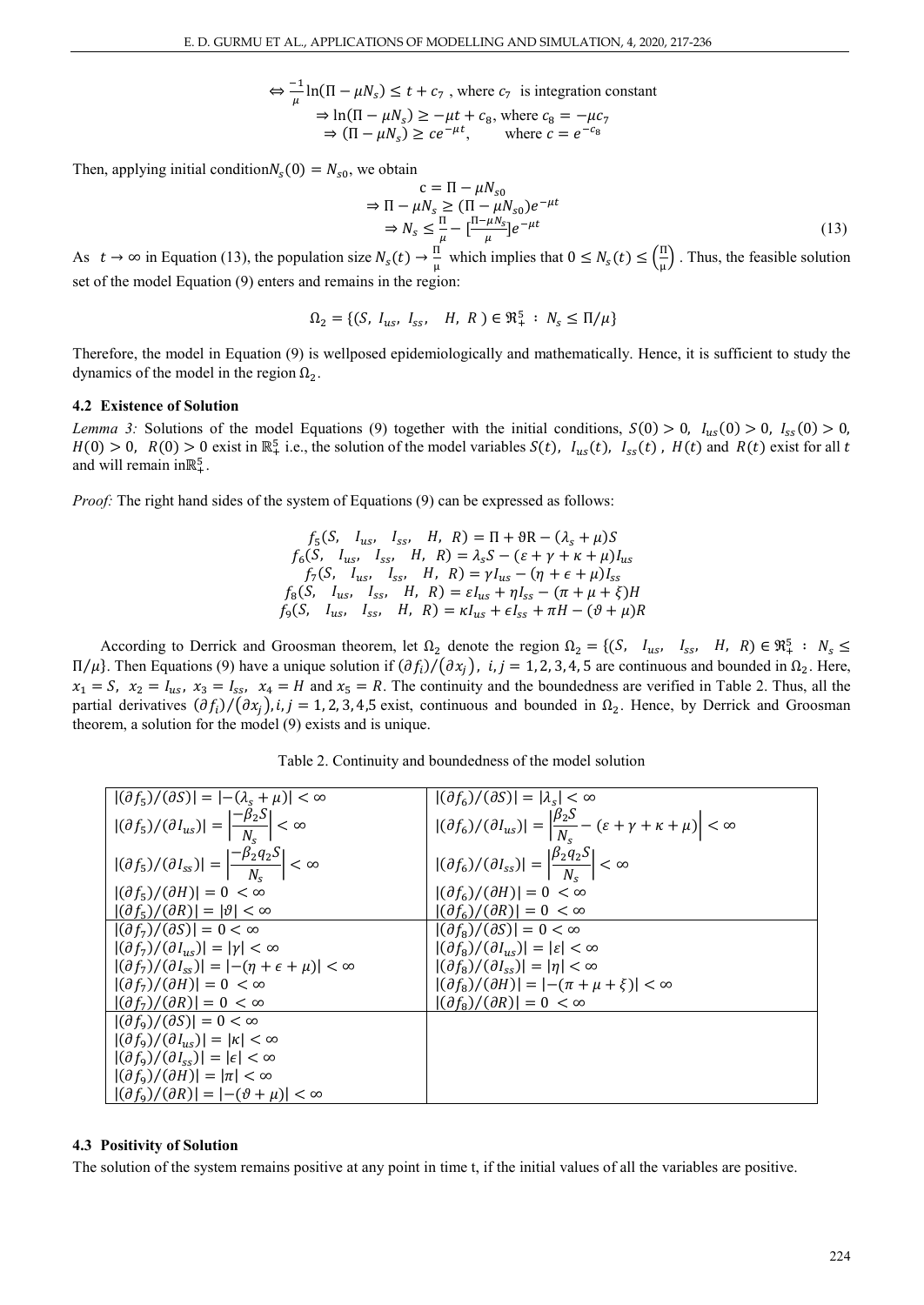*Theorem 4:* Let  $\Omega_2 = \{ (S, \, I_{us}, \, I_{ss}, \, H, \, R \}) \in \mathbb{R}^5_+$ ;  $S_0 > 0$ ,  $I_{us_0} > 0$ ,  $I_{ss_0} > 0$ ,  $H_0 > 0$ ,  $R_0 > 0$ } then the solutions of {S,  $I_{us}$ ,  $I_{ss}$ , H, R } are positive for all  $t \ge 0$ .

*Proof:* Positivity is verified separately for each of the model  $S(t)$ ,  $I_{us}(t)$ ,  $I_{ss}(t)$ ,  $H(t)$  and  $R(t)$ . Positivity of  $S(t)$ : From the model in Equation (9) we have:

$$
\frac{dS}{dt} = \Pi + \vartheta \mathbf{R} - (\lambda_s + \mu)S
$$

Eliminating the positive terms  $(\Pi + \vartheta R)$  we get,

$$
\Leftrightarrow \frac{ds}{dt} \geq -(\lambda_s + \mu)S
$$

Using variables separable method we get,

$$
\Rightarrow \frac{dP}{s} \ge -(\lambda_s + \mu)dt
$$

Integrating both side we can get,

$$
\Rightarrow \int \frac{ds}{s} \ge -\int (\lambda_s + \mu) dt
$$
  
\n
$$
\Rightarrow \ln S \ge -(\lambda_s + \mu)t + c_8, \text{ where } c_8 \text{ is integration constant}
$$
  
\n
$$
\Rightarrow S(t) \ge S_0 e^{-(\lambda_s + \mu)t}, S_0 = e^{c_8} \text{ and } e^{-(\lambda_s + \mu)t} \ge 0, \text{ for all } t \ge 0.
$$

Hence, it can be concluded that  $S(t) \geq 0$ .

Positivity of  $I_{us}$ : From model Equation (9) we have:

$$
\frac{dI_{us}}{dt} = \lambda_s S - (\varepsilon + \gamma + \kappa + \mu)I_{us}
$$

Eliminating the positive terms  $(\lambda_s S)$  we get,

Using variables separable method we get,

$$
\Leftrightarrow \frac{dI_{us}}{dt} \ge -(\varepsilon + \gamma + \kappa + \mu)I_{us}
$$

$$
\Rightarrow \frac{dI_{us}}{I_{us}} \ge -(\varepsilon + \gamma + \kappa + \mu)dt
$$

Integrating both side we can get,

$$
\Rightarrow \int \frac{d_{\text{us}}}{l_{\text{us}}} \ge -\int (\varepsilon + \gamma + \kappa + \mu) dt
$$
  
\n
$$
\Rightarrow \ln l_{\text{us}} \ge -(\varepsilon + \gamma + \kappa + \mu)t + c_9, \text{ where } c_9 \text{ is integration constant}
$$
  
\n
$$
\Rightarrow l_{\text{us}}(t) \ge l_{\text{us}0} e^{-(\varepsilon + \gamma + \kappa + \mu)t}, l_{\text{us}0} = e^{c_9} \text{ and } e^{-(\varepsilon + \gamma + \kappa + \mu)t} \ge 0, \text{ for all } t \ge 0.
$$

Hence, it can be concluded that  $I_{us}(t) \geq 0$ . Positivity of  $I_s(t)$ : From model Equation (9) we have:

$$
\frac{dI_{SS}}{dt} = \gamma I_{us} - (\eta + \epsilon + \mu)I_{s}
$$

Eliminating the positive terms  $(\gamma I_{us})$  we get,

$$
\Leftrightarrow \frac{dI_{SS}}{dt} \geq -(\eta + \epsilon + \mu)I_{SS}
$$

Using variables separable method we get,

$$
\Rightarrow \frac{dI_{SS}}{I_{SS}} \ge -(\eta + \epsilon + \mu)dt
$$

Integrating both side we can get,

$$
\Rightarrow \int \frac{r_{ss}}{r_{ss}} \ge -\int (\eta + \epsilon + \mu) dt
$$
  
\n
$$
\Rightarrow \ln I_{ss} \ge -(\eta + \epsilon + \mu)t + c_{10}, \text{ where } c_{10} \text{ is integration constant}
$$
  
\n
$$
\Rightarrow I_{ss}(t) \ge I_{ss0} e^{-(\eta + \epsilon + \mu)t}, I_{ss0} = e^{10} \text{ and } e^{-(\eta + \epsilon + \mu)t} \ge 0, \text{ for all } t \ge 0.
$$

 $\epsilon$ <sup>d</sup>l<sub>oc</sub>

Hence, it can be concluded that  $I_{ss}(t) \geq 0$ . Positivity of  $H(t)$ : From the model in Equation (9) we have:

$$
\frac{dH}{dt} = \varepsilon I_{us} + \eta I_{ss} - (\pi + \mu + \xi)H
$$
  
 $I_{ss}$ ) we get,

Eliminating the positive terms 
$$
(\varepsilon I_{us} + \eta I_{ss})
$$
 we get,  

$$
\Leftrightarrow \frac{dH}{dt} \ge -(\pi + \mu + \xi)H
$$

Using variables separable method we get,

Integrating both side we can get,

$$
\Rightarrow \int \frac{dH}{H} \ge -\int (\pi + \mu + \xi) dt
$$
  
\n
$$
\Rightarrow \ln H \ge -(\pi + \mu + \xi)t + c_{11}, \text{ where } c_{11} \text{ is integration constant}
$$
  
\n
$$
\Rightarrow H(t) \ge H_0 e^{-(\pi + \mu + \xi)t}, H_0 = e^{c_{11}} \text{ and } e^{-(\pi + \mu + \xi)t} \ge 0, \text{ for all } t \ge 0.
$$

 $\Rightarrow \frac{dH}{H} \geq -(\pi + \mu + \xi)d$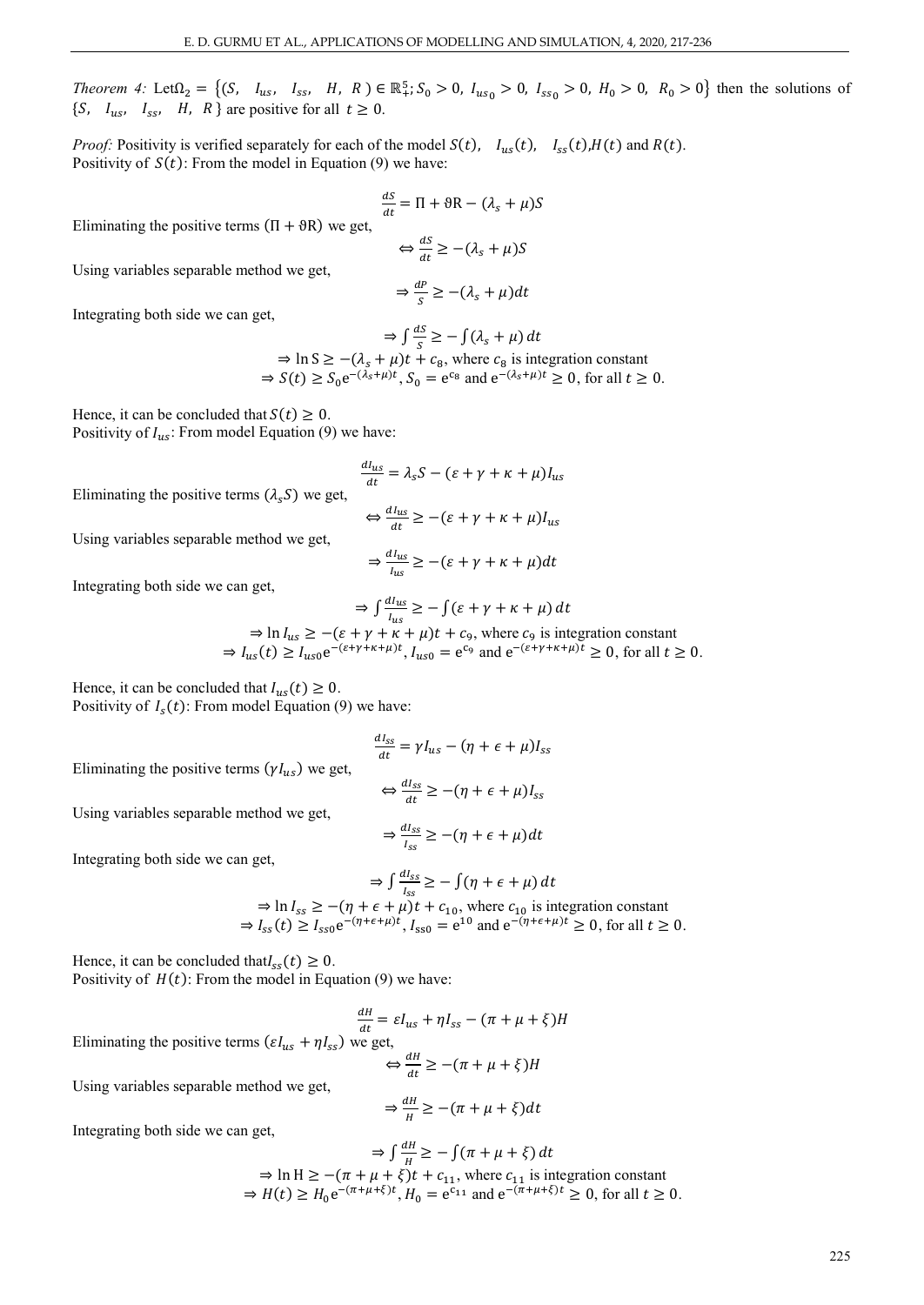Hence, it can be concluded that  $H(t) \geq 0$ .

Positivity of  $R(t)$ : From the model in Equation (9) we have:

 $\frac{dR}{dt} = \kappa I_{us} + \epsilon I_{ss} + \pi H - (\vartheta + \mu)R$ Eliminating the positive terms  $(\kappa I_{us} + \epsilon I_{ss} + \pi H)$  we get,

$$
\Leftrightarrow \frac{dR}{dt} \ge -(\vartheta + \mu)R
$$

Using variables separable method we get,

$$
\Rightarrow \frac{dR}{R} \ge -(\vartheta + \mu)dt
$$

Integrating both side we can get,

$$
\Rightarrow \int \frac{dR}{R} \ge -\int (\vartheta + \mu) dt
$$
  
\n
$$
\Rightarrow \ln R \ge -(\vartheta + \mu)t + c_{12}, \text{ where } c_{12} \text{ is integration constant}
$$
  
\n
$$
\Rightarrow R(t) \ge R_0 e^{-(\vartheta + \mu)t}, R_0 = e^{c_{12}} \text{ and } e^{-(\vartheta + \mu)t} \ge 0, \text{ for all } t \ge 0.
$$

Hence, it can be concluded that  $R(t) \ge 0$ . Therefore, the model variables  $S(t)$ ,  $I_{us}(t)$ ,  $I_{ss}(t)$ ,  $H(t)$  and  $R(t)$  representing population sizes of various types of cells are positive quantities and will remain in  $\mathbb{R}^5_+$  for all  $t$ .

#### **4.4 Stability Analysis of the Disease-Free Equilibrium (DFE)**

The disease free equilibrium of the HSV-II only is determined by equating Equation (9) to zero. Then we get:

$$
E_3 = \left\{ \left( \frac{\mu}{\mu} \right), \ 0, \ 0, \ 0, \ 0 \right\}
$$

The local stability of the DFE,  $E_3$  can be established using the next generation operator method in Van den Driessche and Watmouth [15] on the system (9). To do this the basic reproduction number can be determined depends on the definition of infected and uninfected compartments. The model in Equation (9) are rewritten starting with newly infective classes:

$$
\frac{dI_{us}}{dt} = \lambda_s S - (\varepsilon + \gamma + \kappa + \mu)I_{us}
$$

$$
\frac{dI_{ss}}{dt} = \gamma I_{us} - (\eta + \varepsilon + \mu)I_{ss}
$$

$$
\frac{dH}{dt} = \varepsilon I_{us} + \eta I_{ss} - (\pi + \mu + \xi)H
$$

Then by the principle of next-generation matrix, we obtained

$$
f_{i} = \begin{bmatrix} \frac{\beta_{2}(l_{us} + q_{2}l_{ss})S}{N_{s}} \\ 0 \\ 0 \end{bmatrix} \text{ and } v_{i} = \begin{bmatrix} (\varepsilon + \gamma + \kappa + \mu)l_{us} \\ -\gamma l_{us} + (\eta + \varepsilon + \mu)l_{ss} \\ -\varepsilon l_{us} - \eta l_{ss} + (\pi + \mu + \xi)H \end{bmatrix}
$$

The Jacobian matrices of  $f_i$  and  $v_i$  evaluated at DFE are given by F and V, respectively, such that

$$
F = \begin{bmatrix} \beta_2 & \beta_2 q_2 & 0 \\ 0 & 0 & 0 \\ 0 & 0 & 0 \end{bmatrix} \text{ and } V = \begin{bmatrix} (\varepsilon + \gamma + \kappa + \mu) & 0 & 0 \\ -\gamma & (\eta + \varepsilon + \mu) & 0 \\ -\varepsilon & -\eta & (\pi + \mu + \xi) \end{bmatrix}
$$

It can be verified that the matrix V is non-singular as its determinant  $det[V] = (\varepsilon + \gamma + \kappa + \mu)(\eta + \varepsilon + \mu)(\pi + \mu + \xi)$  is non-zero and after some algebraic computations its inverse matrix is constructed as

$$
V^{-1} = \begin{bmatrix} \frac{1}{(\varepsilon + \gamma + \kappa + \mu)} & 0 & 0\\ \frac{\gamma}{(\varepsilon + \gamma + \kappa + \mu)(\eta + \varepsilon + \mu)} & \frac{1}{(\eta + \varepsilon + \mu)} & 0\\ \frac{\gamma \eta + \varepsilon(\eta + \varepsilon + \mu)}{\varepsilon + \gamma + \kappa + \mu)(\eta + \varepsilon + \mu)(\pi + \mu + \xi)} & \frac{\theta}{(\eta + \varepsilon + \mu)(\pi + \mu + \xi)} & \frac{1}{(\pi + \mu + \xi)} \end{bmatrix}
$$

.

The product of the matrices  $F$  and  $V^{-1}$  can be computed as: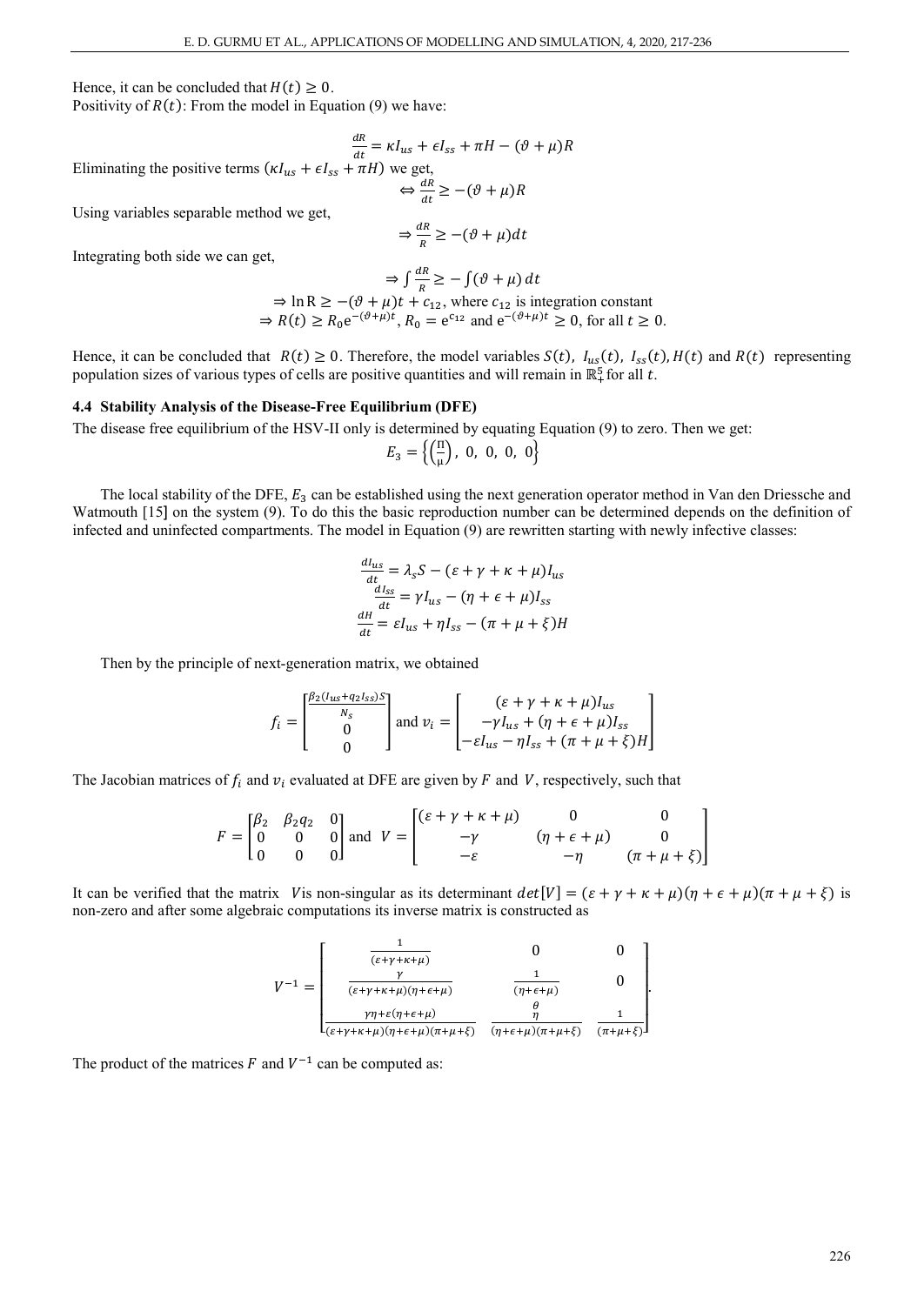$$
FV^{-1} = \begin{bmatrix} \beta_2 & \beta_2 q_2 & 0 \\ 0 & 0 & 0 \\ 0 & 0 & 0 \end{bmatrix} \begin{bmatrix} \frac{\gamma}{(\varepsilon + \gamma + \kappa + \mu)} & 0 & 0 \\ \frac{\gamma}{(\varepsilon + \gamma + \kappa + \mu)(\eta + \varepsilon + \mu)} & \frac{1}{(\eta + \varepsilon + \mu)} & 0 \\ \frac{\gamma \eta + \varepsilon(\eta + \varepsilon + \mu)}{(\varepsilon + \gamma + \kappa + \mu)(\eta + \varepsilon + \mu)(\pi + \mu + \xi)} & \frac{\eta}{(\eta + \varepsilon + \mu)(\pi + \mu + \xi)} & \frac{1}{(\pi + \mu + \xi)} \end{bmatrix}
$$
\n
$$
= \begin{bmatrix} \frac{\beta_2}{(\varepsilon + \gamma + \kappa + \mu)} + \frac{\beta_2 q_2 \gamma}{(\varepsilon + \gamma + \kappa + \mu)(\eta + \varepsilon + \mu)} & \frac{\beta_2 q_2}{(\eta + \varepsilon + \mu)} & 0 \\ 0 & 0 & 0 \end{bmatrix}
$$

Now it is possible to calculate the eigenvalue to determine the basic reproduction number  $\Re_s$  by taking the spectral radius of the matrix  $FV^{-1}$ . Thus, the eigenvalues are computed by evaluating  $det[FV^{-1} - \lambda I] = 0$  or equivalently solving

$$
\begin{vmatrix}\n\frac{\beta_2}{(\varepsilon + \gamma + \kappa + \mu)} + \frac{\beta_2 q_2 \gamma}{(\varepsilon + \gamma + \kappa + \mu)(\eta + \varepsilon + \mu)} - \lambda & \frac{\beta_2 q_2}{(\eta + \varepsilon + \mu)} & 0 \\
0 & -\lambda & 0 \\
0 & 0 & -\lambda\n\end{vmatrix} = 0
$$
\n
$$
\Rightarrow \lambda^2 \left[ \frac{\beta_2 (\eta + \varepsilon + \mu) + \beta_2 q_2 \gamma (\varepsilon + \gamma + \kappa + \mu)}{(\varepsilon + \gamma + \kappa + \mu)(\eta + \varepsilon + \mu)} - \lambda \right] = 0,
$$
\n
$$
\Rightarrow \lambda_4 = \left[ \frac{\beta_2 (\eta + \varepsilon + \mu) + \beta_2 q_2 \gamma (\varepsilon + \gamma + \kappa + \mu)}{(\varepsilon + \gamma + \kappa + \mu)(\eta + \varepsilon + \mu)} \right], \lambda_5 = \lambda_6 = 0.
$$

However, the dominant eigenvalue here is  $\lambda_4 = \left[\frac{\beta_2(\eta + \epsilon + \mu) + \beta_2 q_2 \gamma(\epsilon + \gamma + \kappa + \mu)}{(\epsilon + \gamma + \kappa + \mu)(\eta + \epsilon + \mu)}\right]$  and is the spectral radius as the threshold value or the basic reproductive number. Thus, it can be concluded that the reproduction number of the model is  $\Re_s$  =  $\left[\frac{\beta_2(\eta+\epsilon+\mu)+\beta_2q_2\gamma(\epsilon+\gamma+\kappa+\mu)}{(\epsilon+\gamma+\kappa+\mu)(\eta+\epsilon+\mu)}\right]$ . Further using Theorem 2 in Van den Driessche and Watmouth [15], the following result is established. The DFE is locally asymptotically stable if  $\Re_s < 1$  and unstable is  $\Re_s > 1$ .

#### **4.5 Existence and Stability Analysis of Endemic Equilibrium**

*Lemma 4.* The HSV-II only model Equation (9) has a unique endemic equilibrium if and only if the basic reproduction number $\Re_s > 1$ .

*Proof.* Let the endemic equilibrium point of the model in Equation (9) be denoted by,

$$
E_4 = (S^*, I_{us}^*, I_{ss}^*, H^*, R^*)
$$
  

$$
\lambda_s^* = \frac{\beta_2 [I_{us}^* + q_2 I_{ss}^*]}{N_s}
$$
 (14)

Solving the model by setting the right hand sides of Equation (9) equal to zero, we get,

$$
S^* = \frac{\Pi}{(\lambda_s^* + \mu)}, I_{us}^* = \frac{\Pi \lambda_s^*}{(\lambda_s^* + \mu)(\varepsilon + \gamma + \kappa + \mu)}, I_{ss}^* = \frac{\alpha \Pi \lambda_s^*}{(\lambda_s^* + \mu)(\eta + \varepsilon + \mu)},
$$
  

$$
H^* = \frac{\gamma \Pi \lambda_s^* (\eta + \varepsilon + \mu) + \eta \gamma \Pi (\lambda_s^* + \mu)}{(\lambda_s^* + \mu)(\varepsilon + \gamma + \kappa + \mu)(\eta + \varepsilon + \mu)(\eta + \mu + \xi)}, R^* = \frac{\kappa I_{us}^* + \varepsilon I_{ss}^* + \pi H}{(\vartheta + \mu)}
$$
(15)

Substituting Equation (15) into Equation (14) we get

and consider the force of infection

$$
\lambda_{s}^{*} = \frac{\beta_{2} \Pi \lambda_{s}^{*}}{(\lambda_{s}^{*} + \mu)(\varepsilon + \gamma + \kappa + \mu)} + \frac{\beta_{2} \mathbf{q}_{2} \gamma \Pi \lambda_{s}^{*}}{(\lambda_{s}^{*} + \mu)(\eta + \varepsilon + \mu)}
$$
  

$$
(\lambda_{s}^{*})^{2} + \mu \lambda_{s}^{*} - \Pi \lambda_{s}^{*} \mathfrak{R}_{s} = 0
$$
  

$$
(\lambda_{s}^{*})^{2} + \lambda_{s}^{*} [\mu - \Pi \mathfrak{R}_{s}] = 0
$$

Hence, the HSV-II force of infection,  $\lambda_s^*$ , satisfies the polynomial:

$$
p(\lambda_s^*) = (\lambda_s^*)^2 + M\lambda_s^* = 0
$$
, where  $M = \mu - \Pi \mathfrak{R}_s$ 

By mathematical induction,  $M \ge 0$  whenever the basic reproduction number is less than one  $(\Re_s < 1)$ . This implies that  $\lambda_s^* = -1/M \leq 0$ . Therefore, the HSV-II model has no endemic equilibrium whenever  $\Re_s < 1$ . Hence, the analysis describes the impossibility of backward bifurcation in the HSV-II only model, implies there is no existence of endemic equilibrium whenever the basic reproduction number is less than one ( $\Re_s < 1$ ).

## **5. ANALYSIS OF HIV-HSV-II CO-INFECTION MODEL**

In this section, the analysis of HIV-HSV-II co-infection model in Equation (1) was considered.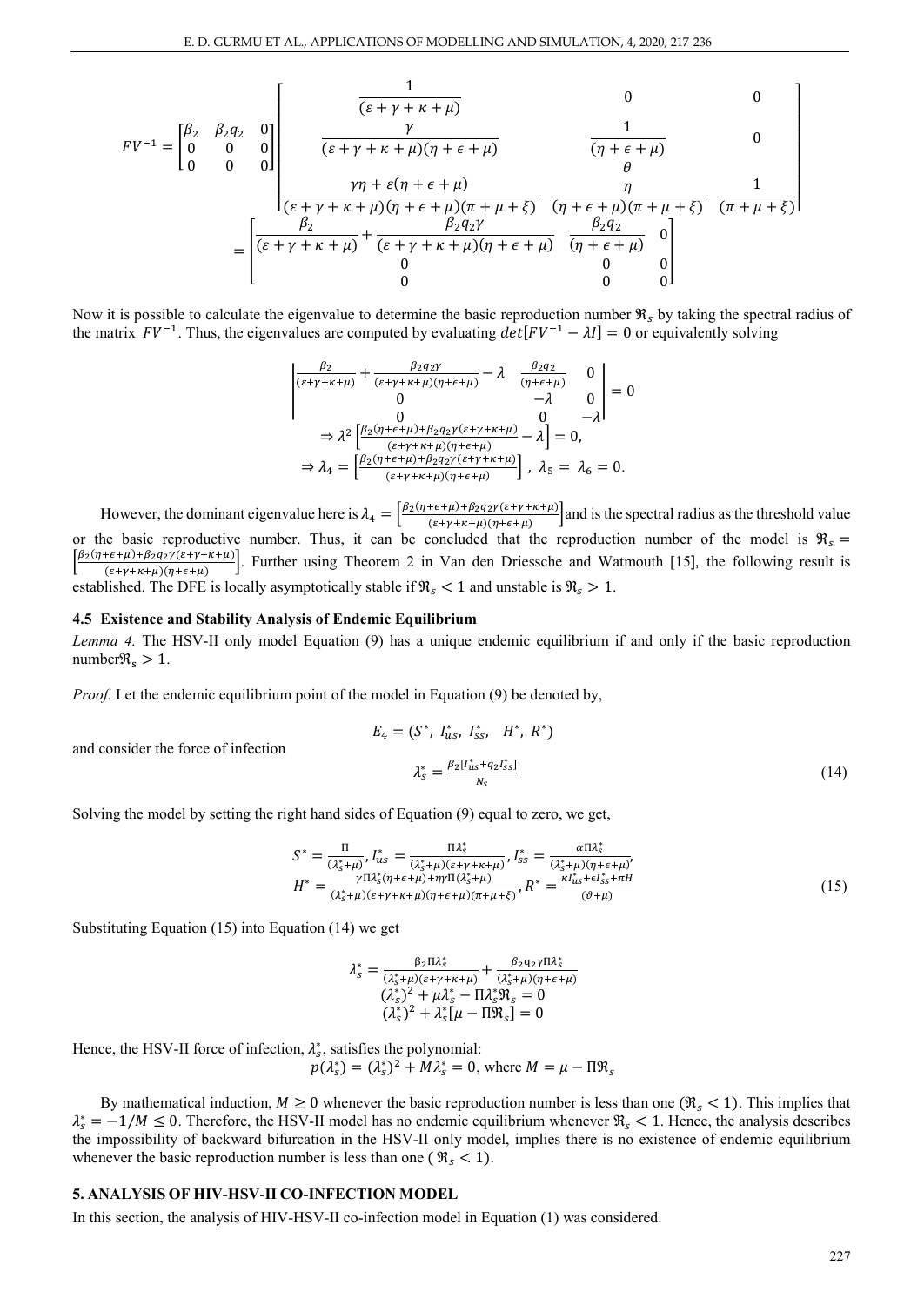## **5.1. Invariant Region**

*Theorem 5:* The total population size N of the system of model Equation (1) is bounded in the invariant region  $\Omega$ . That is, size of  $N$  is bounded for all  $t$ .

*Proof:* In model Equation (1), the total population of  $N$  is given as  $N = S + I_{uh} + I_{us} + I_{uhs} + I_{sh} + I_{ss} + I_{shs} + A + H + AH + R$ 

Differentiating  $N$  both sides with respect to  $t$  leads to  $\frac{dN}{dt} = \frac{ds}{dt} + \frac{dI_{uh}}{dt} + \frac{dI_{us}}{dt} + \frac{dI_{uh}}{dt} + \frac{dI_{sh}}{dt} + \frac{dI_{sh}}{dt} + \frac{dI_{sh}}{dt} + \frac{dA}{dt} + \frac{dH}{dt} + \frac{aAH}{dt} + \frac{a}{dt}$  $\frac{dn}{dt}$  (16)

Substituting model Equation (1) into Equation (16), we can get

$$
\frac{dN}{dt} = \Pi - \mu N - \xi (A + H + AH) \tag{17}
$$

In the absence of mortality due to disease ( $\xi = 0$ ), then Equation (17) become

$$
\frac{dN}{dt} \le \Pi - \mu N \tag{18}
$$

Rearranging and integrating both sides of Equation (18), we get

$$
\int \frac{aN}{\Pi - \mu N} \le \int dt
$$
  
\n
$$
\Leftrightarrow \frac{-1}{\mu} \ln(\Pi - \mu N) \le t + c_{12} \text{ , where } c_{12} \text{ is integration constant}
$$
  
\n
$$
\Rightarrow \ln(\Pi - \mu N) \ge -\mu t + c_{13}, \text{ where } c_{13} = -\mu c_{12}
$$
  
\n
$$
\Rightarrow (\Pi - \mu N) \ge ce^{-\mu t}, \text{ where } c = e^{-c_{13}}
$$

Then, applying initial condition,  $N(0) = N_0$ , we obtain  $c = \Pi - \mu N_0$ 

$$
\Rightarrow \Pi - \mu N \ge (\Pi - \mu N_0)e^{-\mu t}
$$
  

$$
\Rightarrow N \le \frac{\Pi}{\mu} - \left[\frac{\Pi - \mu N_0}{\mu}\right]e^{-\mu t}
$$
 (19)

As  $t \to \infty$  in Equation (19), the population size  $N(t) \to \frac{\pi}{\mu}$  which implies that  $0 \le N(t) \le (\frac{\pi}{\mu})$  $\frac{11}{\mu}$ . Thus, the feasible solution set of the model Equation (1) enters and remains in the region:  $\Omega = \{(S, I_{uh}, I_{us}, I_{uhs}, I_{sh}, I_{ss}, I_{shs}, A, H, AH, R)\in$  $\mathbb{R}^{11}: N_h \leq \Pi/\mu$ . Therefore, the model in Equation (1) is wellposed epidemiologically and mathematically. Hence, it is sufficient to study the dynamics of the model in the region  $\Omega$ .

## **5.2. Existence of Solution**

*Lemma 5:* Solutions of the model Equations (1) together with the initial conditions,  $S(0) > 0$ ,  $I_{uh}(0) > 0$ ,  $I_{us}(0) > 0$ ,  $I_{uhs}(0) > 0$ ,  $I_{sh}(0) > 0$ ,  $I_{ss}(0) > 0$ ,  $I_{shs}(0) > 0$ ,  $A(0) > 0$ ,  $H(0) > 0$ ,  $A(0) > 0$ ,  $R(0) > 0$  exist in  $\mathbb{R}^{11}$  i.e., the solution of the model variables  $S(t)$ ,  $I_{uh}(t)$ ,  $I_{us}(t)$ ,  $I_{uhs}(t)$ ,  $I_{sh}(t)$ ,  $I_{ss}(t)$ ,  $I_{shs}(t)$ ,  $A(t)$ ,  $H(t)$ ,  $AH(t)$  and  $R(t)$  exist for all *t* and will remain in  $\mathbb{R}^{11}$ .

*Proof:* Existence of solution for  $(S, I_{uh}, I_{us}, I_{ss}, I_{ss}, A, H, R)$  are shown in Sections 3.2 and 4.2, and in Tables 1 and 2. Now, positivity for  $(I_{uhs}, I_{shs}, AH)$  are shown in Table 3. Let

$$
f_{10}(S, I_{uh}, I_{us}, I_{uhs}, I_{sh}, I_{ss}, I_{shs}, A, H, AH, R) = \phi I_{uh} + \psi I_{us} - (\rho + \theta + \mu)I_{us}
$$
  

$$
f_{11}(S, I_{uh}, I_{us}, I_{uhs}, I_{sh}, I_{sh}, I_{ss}, I_{shs}, A, H, AH, R) = \theta I_{uhs} + \phi I_{sh} + \tau I_{ss} - (\sigma + \mu)I_{shs}
$$
  

$$
f_{12}(S, I_{uh}, I_{us}, I_{uhs}, I_{sh}, I_{sh}, I_{ss}, I_{shs}, A, H, AH, R) = \rho I_{uhs} + \sigma I_{sh} + \nu A + \chi H - (\mu + \xi)AH
$$

According to Derrick and Groosman theorem as in [19], let  $\Omega$  denote the region,  $\Omega = \{ (S, I_{uh}, I_{us}, I_{uh}, I_{sh}, I_{ss}, I_{sh})\}$  $I_{shs}$ , A, H, AH, R)  $\in \mathbb{R}^{11} : N \leq \Pi/\mu$ . Then Equations (1) have a unique solution if  $(\partial f_i)/(\partial x_j)$ ,  $i, j =$ 1, 2, 3, 4, 5,6,7,8,9,10,11 are continuous and bounded in  $\Omega$ . Here,  $x_1 = S$ ,  $x_2 = I_{uh}$ ,  $x_3 = I_{us}$ ,  $x_4 = I_{ufs}$ ,  $x_5 = I_{sh}$ ,  $x_6 = I_{sh}$ ,  $x_7 = I_{sh}$ ,  $x_8 = I_{sh}$ ,  $x_9 = I_{sh}$ ,  $x_1 = I_{sh}$ ,  $x_2 = I_{sh}$ ,  $x_7 = I_{sh}$ ,  $x_8 = I_{sh}$  $I_{ss}$ ,  $x_7 = I_{shs}$ ,  $x_8 = A$ ,  $x_9 = H$ ,  $x_{10} = AH$  and  $x_{11} = R$ . The continuity and the boundedness are verified in Table 3. Thus, all the partial derivatives  $(\partial f_i)/(\partial x_i)$ , i, j = 1, 2, 3, 4, 5, 6, 7, 8, 9, 10, 11 exist, continuous and bounded in Ω. Hence, by Derrick and Groosman theorem, a solution for the model (1) exists and is unique.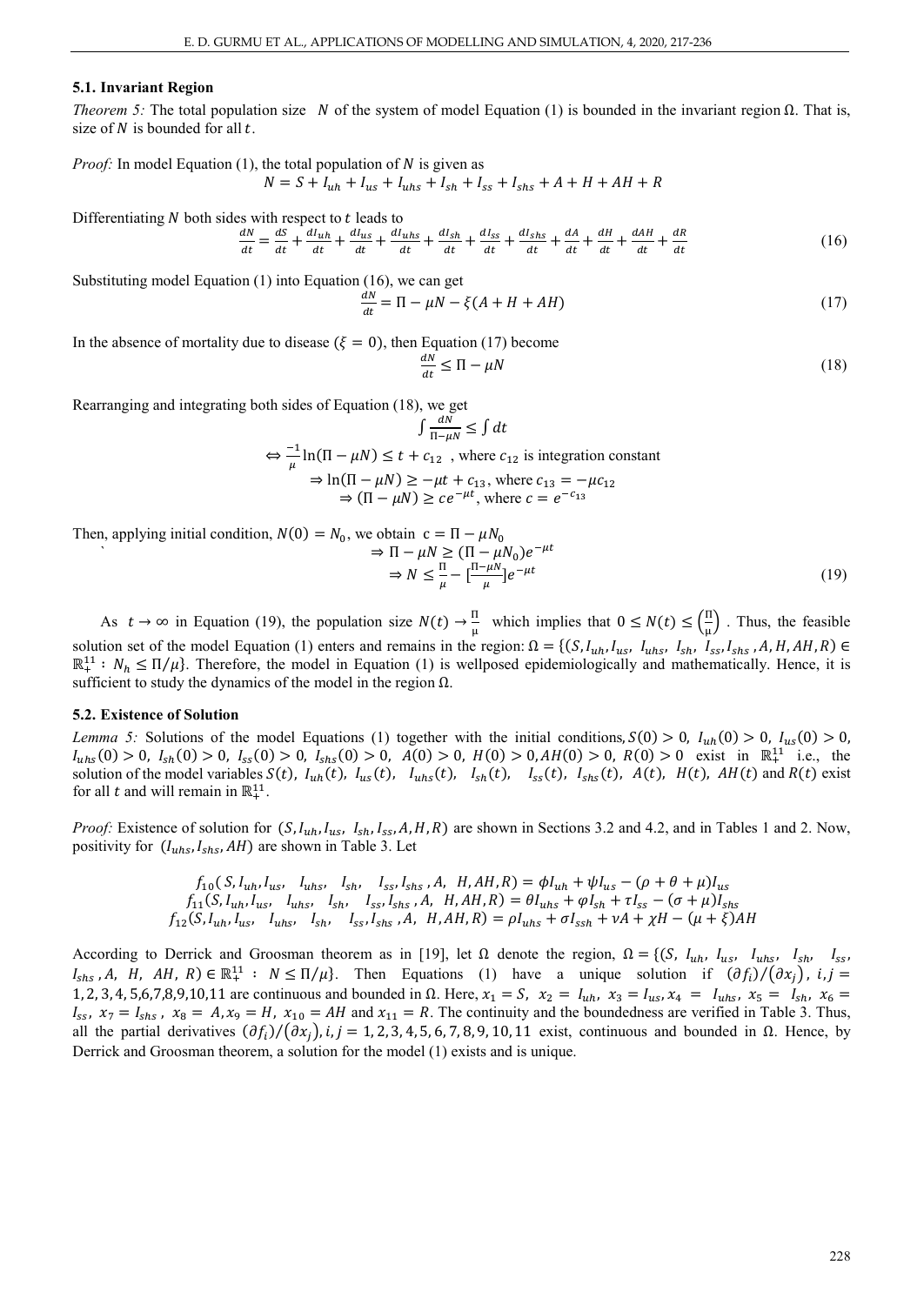| $(\partial f_1)$<br>$(\partial f_1)$<br>$(\partial f_1)$<br>$(\partial f_1)$<br>$(\partial f_1)$<br>$(\partial f_1)$<br>$ (\partial f_1) $<br>$(d_{1})^{\dagger}$<br>$= 0 < \infty$<br>$=$<br>$\overline{(\partial H)}$<br>$\overline{(\partial A)}$<br>$\overline{(\partial AH)}$<br>$(\partial R)$<br>$(\partial S)$<br>$ (\partial I_{sh}) $<br>$ (\partial I_{ss}) $<br>$ (\partial I_{shs}) $                                                                                        |
|-------------------------------------------------------------------------------------------------------------------------------------------------------------------------------------------------------------------------------------------------------------------------------------------------------------------------------------------------------------------------------------------------------------------------------------------------------------------------------------------|
| $(\partial f_1)$<br>$(\partial f_1)$<br>$(\partial f_1)$<br>$=  \psi  < \infty,$<br>$=  -(\rho + \theta + \mu)  < \infty$<br>$=  \phi  < \infty$ ,<br>$\overline{(\partial I_{uh})}$<br>$(\partial I_{\mu S})$<br>$(\partial I_{uhs})$                                                                                                                                                                                                                                                    |
| $ (\partial f_2) $<br>$(\partial f_2)$<br>$ (\partial f_2) $<br>$ (\partial f_2) $<br>$\vert (\partial f_2) \vert$<br>$(\partial f_2)$<br>$\left \frac{(\partial f_2)}{(\partial R)}\right  = 0 < \infty$<br>$I = \left  \frac{\sqrt{J_2 J}}{(\partial AH)} \right  = \left  \frac{J_0}{(\partial AH)} \right $<br>$4 = 1$<br>$\left \overline{\left(\partial H\right)}\right $<br>$\overline{(\partial A)}$<br>$\overline{(dS)}$<br>$ (\partial I_{us}) $<br>$ (\partial I_{uh}) $       |
| $\left  \left( \partial f_2 \right) \right $<br>$(\partial f_2)$<br>$\left \frac{(\partial f_2)}{(\partial I_{\text{ch}})}\right  =  \varphi  < \infty, \ \left \frac{(\partial f_2)}{(\partial I_{\text{ss}})}\right  =  \tau  < \infty,$<br>$=  -(\sigma + \mu)  < \infty$<br>$=  \theta  < \infty$ ,<br>$(\partial I_{uhs})$<br>$ _{(\partial I_{shs})} $                                                                                                                              |
| $ (\partial f_3) $<br>$(\partial f_3)$<br>$\left  \left( \partial f_3 \right) \right $<br>$\left  \left( \partial f_3 \right) \right $<br>$\left \frac{(\partial f_3)}{(\partial R)}\right =0 < \infty$<br>$-\left \frac{(\partial f_3)}{(\partial f_3)}\right  = \left  \frac{(\nu + \nu)}{(\nu + \nu + \nu)}\right $<br>$\overline{(\partial I_{ss})}$<br>$\left \overline{\left(\partial I_{sh}\right)}\right $<br>$\overline{(dS)}$<br>$ (\partial I_{us}) $<br>$ (\partial I_{uh}) $ |
| $=  \rho  < \infty, \left  \frac{(\partial f_3)}{(\partial I_{shS})} \right  =  \sigma  < \infty, \left  \frac{(\partial f_3)}{(\partial A)} \right  =  \nu  < \infty, \left  \frac{(\partial f_3)}{(\partial H)} \right  =  \chi  < \infty, \left  \frac{(\partial f_3)}{(\partial AH)} \right  =  -(\mu + \xi)  < \infty$<br>$(\partial f_3)$<br>$ _{(\partial I_{uhs})} $                                                                                                              |

## **5.3. Positivity of Solution**

In this section, we show all the solution of the model Equation (1) remains positive for future time if their respective initial values are positive.

*Theorem 6:* Let  $\Omega = \{ (S, I_{uh}, I_{us}, I_{uh}, I_{sh}, I_{sh}, I_{sh}, I_{sh}, A, H, AH, R) \in \mathbb{R}^{11}$ ;  $S_0(0) > 0$ ,  $I_{uh0}(0) > 0$ ,  $I_{us0}(0) > 0$ ,  $I_{uhs0}(0) > 0$ ,  $I_{sh0}(0) > 0$ ,  $I_{ss0}(0) > 0$ ,  $I_{shs0}(0) > 0$ ,  $A_0(0) > 0$ ,  $H_0(0) > 0$ ,  $AH_0(0) > 0$ ,  $R_0(0) > 0$ } then the solutions of {S,  $I_{uh}$ ,  $I_{us}$ ,  $I_{uhs}$ ,  $I_{sh}$ ,  $I_{ss}$ ,  $I_{shs}$ ,  $A$ ,  $H$ ,  $AH$ ,  $R$ } are positive for all  $t \ge 0$ .

*Proof:* Since positivity of  $S(t)$ ,  $I_{uh}(t)$ ,  $I_{us}(t)$ ,  $I_{sh}(t)$ ,  $I_{sh}(t)$ ,  $A(t)$ ,  $H(t)$  and  $R(t)$ are shown in Sections 3.3 and 4.3 separately. Now let us show  $I_{uhs}(t)$ ,  $I_{shs}(t)$  and  $AH(t)$  are positive for future time.

From model in Equation (1) we have:

 $\frac{dI_{uhs}}{dt} = \phi I_{uh} + \psi I_{us} - (\rho + \theta + \mu) I_{uh}$ Eliminating the positive terms  $(\phi I_{uh} + \psi I_{us})$  we get,  $\Leftrightarrow \frac{dI_{uhs}}{dt} \geq -(\rho + \theta + \mu)I_{uh}$ 

Using variables separable method we get,

$$
\Rightarrow \frac{dI_{uhs}}{I_{uhs}} \ge -(\rho + \theta + \mu)dt
$$

Integrating both side we can get,

$$
\Rightarrow \int \frac{dI_{uhs}}{I_{uhs}} \ge -\int (\rho + \theta + \mu) dt
$$
  
\n
$$
\Rightarrow \ln I_{uhs} \ge -(\rho + \theta + \mu)t + c_{13}, \text{ where } c_{13} \text{ is integration constant}
$$
  
\n
$$
\Rightarrow I_{uhs}(t) \ge I_{uhs0} e^{-(\rho + \theta + \mu)t}, I_{uhs0} = e^{c_{13}} \text{ and } e^{-(\rho + \theta + \mu)t} \ge 0, \text{ for all } t \ge 0.
$$

Hence, it can be concluded that  $I_{uhs}(t) \ge 0$ .

From the model in Equation (1) we have:

Using variables separable method we get,

$$
\frac{dI_{shs}}{dt} = \theta I_{uhs} + \varphi I_{sh} + \tau I_{ss} - (\sigma + \mu)I_{sh}.
$$
  
Eliminating the positive terms  $(\theta I_{uhs} + \varphi I_{sh} + \tau I_{ss})$  we get,

 $dI_{shs}$ 

$$
\Leftrightarrow \frac{dI_{shs}}{dt} \ge -(\sigma + \mu)I_{shs}
$$

$$
\Rightarrow \frac{dI_{shs}}{I_{shs}} \ge -(\sigma + \mu)dt
$$

Integrating both side we can get,

$$
\Rightarrow \int \frac{dI_{shs}}{I_{shs}} \ge -\int (\sigma + \mu) dt
$$
  
\n
$$
\Rightarrow \ln I_{shs} \ge -(\sigma + \mu)t + c_{14}, \text{ where } c_{14} \text{ is integration constant}
$$
  
\n
$$
\Rightarrow I_{shs}(t) \ge I_{shs0} e^{-(\sigma + \mu)t}, I_{shs0} = e^{14} \text{ and } e^{-(\sigma + \mu)t} \ge 0, \text{ for all } t \ge 0.
$$

Hence, it can be concluded that  $I_{shs}(t) \geq 0$ .

From the model in Equation (1) we have:

 $\frac{dAH}{dt} = \rho I_{uhs} + \sigma I_{shs} + vA + \chi H - (\mu + \xi)AH$ Eliminating the positive terms  $(\rho I_{uhs} + \sigma I_{shs} + vA + \chi H)$  we get,  $\Leftrightarrow \frac{dAH}{dt} \geq -(\mu + \xi)AH$ 

Using variables separable method we get,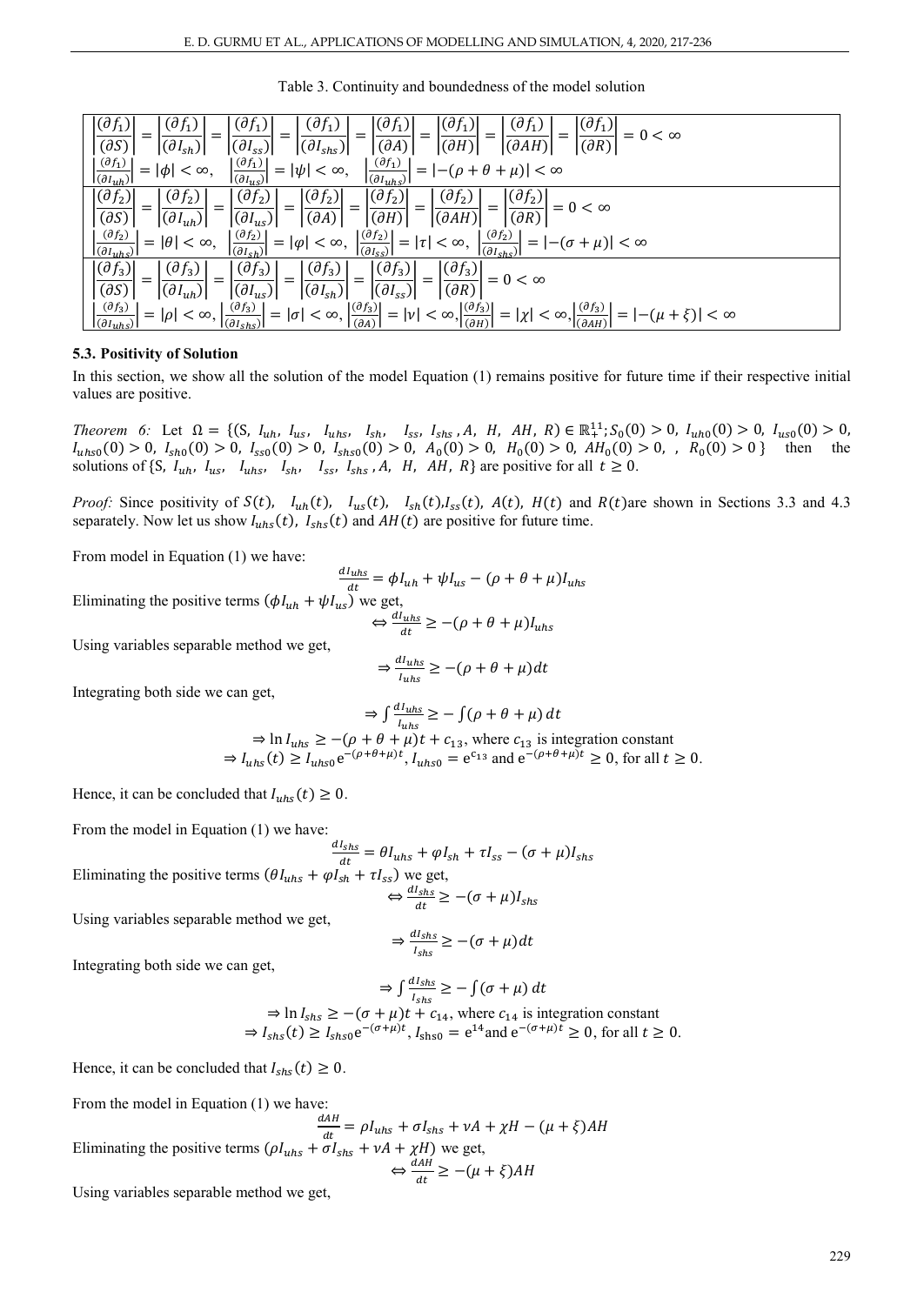$$
\Rightarrow \frac{dAH}{AH} \geq -(\mu + \xi)dt
$$

Integrating both side we can get,

$$
\Rightarrow \int \frac{dA H}{AH} \ge -\int (\mu + \xi) dt
$$
  
\n
$$
\Rightarrow \ln AH \ge -(\mu + \xi)t + c_{15}, \text{ where } c_{15} \text{ is integration constant}
$$
  
\n
$$
\Rightarrow AH(t) \ge AH_0 e^{-(\mu + \xi)t}, AH_0 = e^{c_{15}} \text{ and } e^{-(\mu + \xi)t} \ge 0, \text{ for all } t \ge 0.
$$

Hence, it can be concluded that  $AH(t) \ge 0$ . Therefore, the model variables  $I_{uhs}(t)$ ,  $I_{shs}(t)$  and  $AH(t)$  representing population sizes of various types of cells are positive quantities and will remain in  $\mathbb{R}^{11}$  for all t.

#### **5.4. Stability Analysis of the Disease-Free Equilibrium (DFE)**

The disease free equilibrium of the HIV-HSV-II co-infection is obtained by equating the system of model Equation (1) to zero. At disease free equilibrium, there are no infections and recovery. Then we can get;

$$
E_5 = \left\{ \left( \frac{\pi}{\mu} \right), 0, 0, 0, 0, 0, 0, 0, 0, 0, 0, 0 \right\}
$$

The local stability of the DFE,  $E_5$  can be established using the next generation operator method in Van den Driessche and Watmouth [15] on the system (1). It follows that the basic reproduction number of the HIV-HSV-II model Equation (1), denoted by  $\mathfrak{R}_{hs}$  is given by  $\mathfrak{R}_{hs} = \max\{\mathfrak{R}_{h}, \mathfrak{R}_{s}\}\$  where,

$$
\mathfrak{R}_h = \frac{\left[\beta_1(\omega + \mu) + \beta_1 q_1 \alpha(\alpha + \delta + \mu)\right]}{(\alpha + \delta + \mu)(\omega + \mu)}
$$
\n
$$
\mathfrak{R}_s = \frac{\left[\beta_2(\eta + \epsilon + \mu) + \beta_2 q_2 \gamma(\epsilon + \gamma + \kappa + \mu)\right]}{(\epsilon + \gamma + \kappa + \mu)(\eta + \epsilon + \mu)}
$$

*Theorem 7:* The disease free equilibrium point  $E_5$  of the system (1) is locally asymptotically stable whenever the basic reproduction number is less than one  $(\Re_{\text{hs}} < 1)$  and unstable if otherwise.

*Proof:* To proof this theorem first we obtained the Jacobian matrix of the model in Equation (1) at the disease free equilibrium  $E_5$  is given by:

|            | $-\mu$ |          |          | 0      | $\beta_1 q_1$    | $-\beta_2 q_2$ | 0        |       | 0      | 0                |          |
|------------|--------|----------|----------|--------|------------------|----------------|----------|-------|--------|------------------|----------|
|            | 0      | $-r_1$   |          | 0      | $\beta_1 q_1$    |                | 0        | 0     | 0      | 0                |          |
|            | 0      | 0        | $-r_{2}$ | 0      | $\boldsymbol{0}$ | $\beta_2 q_2$  | 0        | 0     | 0      | 0                |          |
|            |        | Φ        | ψ        | $-r_3$ | $\theta$         | $\Omega$       | 0        | 0     | 0      | 0                |          |
|            | U      | $\alpha$ |          | 0      | $-r_4$           | 0              | 0        | 0     | 0      | $\boldsymbol{0}$ |          |
| $J(E_5) =$ |        |          | ν        | 0      | 0                | $-r_{5}$       | 0        |       | 0      | 0                |          |
|            |        |          |          | θ      | $\varphi$        | τ              | $-r_{6}$ |       |        | 0                |          |
|            |        | Λ        |          | 0      | $\omega$         | $\Omega$       | 0        | $-r7$ | 0      | 0                |          |
|            |        |          | ε        | 0      | 0                | η              | 0        | 0     | $-r_8$ | 0                |          |
|            |        |          |          | D      | 0                | 0              | σ        | ν     | $\chi$ | $-r_{\rm q}$     |          |
|            |        |          | κ        | 0      | 0                | $\epsilon$     | 0        | 0     | $\pi$  | 0                | $r_{10}$ |

Now, the eigenvalues of  $J(E_5)$  are required to be found. The characteristic equation  $det[J(E_5) - \lambda I] = 0$  is expanded and simplified as follows:

| $-\mu - \lambda$ |                             | $-\beta_2$                      | $\overline{\mathbf{0}}$ | $-\beta_1 q_1$     | $-\beta_2 q_2$   |                    |                         |                |                      |                     |       |  |
|------------------|-----------------------------|---------------------------------|-------------------------|--------------------|------------------|--------------------|-------------------------|----------------|----------------------|---------------------|-------|--|
|                  | $(\beta_1 - r_1) - \lambda$ | $\overline{\mathbf{0}}$         | $\mathbf{0}$            | $\beta_1 q_1$      |                  |                    |                         |                |                      |                     |       |  |
|                  | $\mathbf{0}$                | $(\beta_2 - r_2) - \lambda$ 0 0 |                         |                    | $\beta_2 q_2$    |                    |                         |                |                      |                     |       |  |
|                  |                             | ψ                               | $-r_{3-\lambda}$        | $\overline{0}$     | $\bf{0}$         |                    |                         |                |                      |                     |       |  |
|                  |                             |                                 | $\mathbf{0}$            | $-r_4 - \lambda$ 0 |                  |                    |                         |                |                      | 0                   |       |  |
|                  |                             |                                 |                         | $\mathbf{0}$       |                  | $-r_5-\lambda$ 0   |                         | $\mathbf{0}$   |                      | $\theta$            | $= 0$ |  |
|                  |                             |                                 | θ                       | $\varphi$          | $\tau$           | $-r_6 - \lambda$ 0 |                         |                | $\theta$             |                     |       |  |
|                  |                             |                                 |                         | $\omega$           |                  | $\mathbf{0}$       | $-r_7 - \lambda$        | $\overline{0}$ | - 0                  |                     |       |  |
|                  |                             |                                 |                         |                    | $\boldsymbol{n}$ |                    | $\overline{\mathbf{0}}$ | $-r_8-\lambda$ | $\overline{0}$       |                     |       |  |
|                  |                             |                                 |                         |                    |                  | $\sigma$           | $\mathcal V$            | $\chi$         | $-r_{\rm g}-\lambda$ |                     |       |  |
|                  |                             |                                 |                         |                    |                  |                    |                         | $\pi$          | $\bf{0}$             | $-r_{10} - \lambda$ |       |  |

From the Jacobian matrix of Eqaution (20), we obtain a characteristic polynomial:

$$
[-\mu - \lambda] [-r_{10} - \lambda] [-r_9 - \lambda] [-r_8 - \lambda] [-r_7 - \lambda] [-r_6 - \lambda] [4\lambda^4 + L_1 \lambda^3 + L_2 \lambda^2 + L_3 \lambda + L_4] = 0 \tag{21}
$$

where

l

l

l

l

$$
L_1 = r_4 - \rho_1 + r_5 - \rho_2
$$
  
\n
$$
L_2 = 2[\alpha\beta_1q_1 - \gamma\beta_2q_2 - r_4(\beta_1 - r_1) - r_5(\beta_2 - r_2)] + (r_5 - \beta_2)(r_4 - \beta_1)
$$
  
\n
$$
L_3 = \alpha\beta_1q_1(r_5 - \beta_2) - \gamma\beta_2q_2(r_4 - \beta_1) - r_4(r_5 - \beta_2)(\beta_1 - r_1) - r_5(\beta_2 - r_2)(r_4 - \beta_1)
$$
  
\n
$$
L_4 = \gamma\beta_2q_2r_4(\beta_1 - r_1) + \gamma\beta_2q_2\alpha\beta_1q_1 + r_4r_5(\beta_2 - r_2)(\beta_1 - r_1) - r_5\alpha\beta_1q_1(\beta_2 - r_2)
$$

 $I = H - Q + H$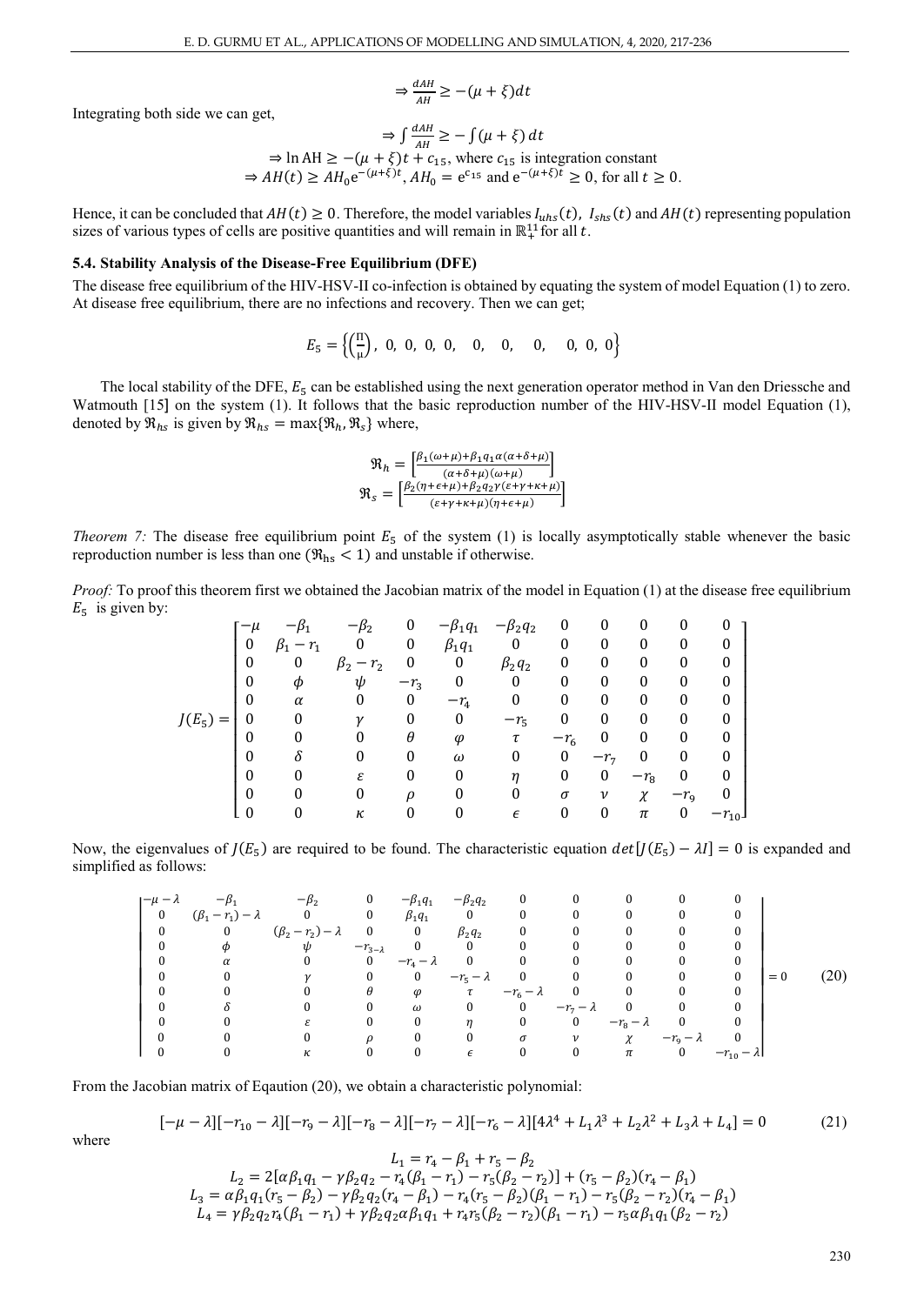Thus, from Equation (21) clearly we see that:

$$
\lambda_1 = -\mu, \ \lambda_2 = -r_{10}, \ \lambda_3 = -r_9, \ \lambda_4 = -r_8, \ \lambda_5 = -r_7, \ \lambda_6 = -r_6, \lambda_7 = -r_3
$$

It can be observed that the eigen values $\lambda_1$ ,  $\lambda_2$ ,  $\lambda_3$ ,  $\lambda_4$ ,  $\lambda_5$ ,  $\lambda_6$  and  $\lambda_7$  are absolutely negative quantities. For the last expression, that is,

$$
4\lambda^4 + L_1\lambda^3 + L_2\lambda^2 + L_3\lambda + L_4 = 0
$$
\n(22)

We applied Routh-Hurwitz criteria. By the principle of Routh-Hurwitz criteria, Equation (22) has strictly negative real root if and only if  $L_1 > 0$ ,  $L_2 > 0$ ,  $L_3 > 0$ ,  $L_4 > 0$  and  $L_1 L_2 L_3 > L_3^2 + L_1^2 L_4$ . Therefore, it is concluded that the DFE  $E_5$  of the system of differential Equations (1) is locally asymptotically stable if  $\Re_{hs}$  < 1 and unstable if  $\Re_{hs}$  > 1. Here, $r_1$  =  $(\phi + \alpha + \delta + \mu), r_2 = (\psi + \varepsilon + \gamma + \kappa + \mu), r_3 = (\rho + \theta + \mu), r_4 = (\phi + \omega + \mu), r_5 = (\tau + \eta + \epsilon + \mu), r_6 = (\sigma + \mu), r_7 = (\mu + \mu), r_8 = (\mu + \mu), r_9 = (\mu + \mu), r_1 = (\mu + \mu), r_1 = (\mu + \mu), r_2 = (\mu + \mu), r_4 = (\mu + \mu), r_5 = (\mu + \mu), r_6 = (\mu + \mu), r_7 = (\mu + \mu), r_8 = (\mu + \mu), r_9 = (\mu + \mu), r_1 = (\mu + \mu), r_1 =$  $(\nu + \mu + \xi), r_8 = (\chi + \pi + \mu + \xi), r_9 = (\mu + \xi), r_{10} = (\vartheta + \mu).$ 

## **5.5. Global Stability of Disease Free Equilibrium**

The global stability of disease free equilibrium is determined using Castillo-Chavez and Song [16] technique. The model Equation (1) can be re-written as

$$
dX/dt = F(X, Y)
$$
  

$$
dY/dt = G(X, Y), G(X, 0) = 0
$$

where X stands for the uninfected population, that is  $X = (S, R)$  and Y also stands for the infected population, that is  $Y = (S, R)$  $(I_{uh}, I_{us}, I_{uhs}, I_{sh}, I_{ss}, I_{shs}, A, H, AH)$ . The disease free equilibrium point of the model is denoted by  $U = (X^*, 0)$ . The point  $U = (X^*, 0)$  to be globally asymptotically stable equilibrium for the model provided that  $\Re_{hs} < 1$  and the following conditions must be met:

$$
(H_1)
$$
. FordX/dt = F(X, 0), X<sup>\*</sup> is globally asymptotically stable.  
\n $(H_2)$ .  $G(X, Y) = AY - \tilde{G}(X, Y), \quad \tilde{G}(X, Y) \ge 0$  for  $(X, Y) \in \Omega$ .

where  $A = D<sub>y</sub>G(U, 0)$  is a Metzler matrix (the off diagonal elements of A are non-negative) and G is the region where the model make biologically sense.

If the model Equation(1) met the above two criteria then the following theorem holds. *Theorem 8*: The point  $U = (X^*, 0)$  is globally asymptotically stable equilibrium provided that  $\Re_{\text{hs}} < 1$  and the condition  $(H_1)$ and  $(H<sub>2</sub>)$ are satisfied.

*Proof:* From system (1) we can get  $F(X, Y)$  and  $G(X, Y)$ ,

$$
dX/dt = F(X,Y) = \begin{bmatrix} \Pi + \vartheta R - (\lambda_h + \lambda_s + \mu)S \\ \kappa I_{us} + \epsilon I_{ss} + \pi H - (\vartheta + \mu)R \end{bmatrix}
$$
and  

$$
\lambda_s S - r_1 I_{uh}
$$

$$
\vartheta I_{uh} + \psi I_{us} - r_3 I_{uhs}
$$

$$
dY/dt = G(X,Y) = \begin{bmatrix} \lambda_h S - r_1 I_{uh} \\ \lambda_s S - r_2 I_{us} \\ \varphi I_{uh} + \psi I_{us} - r_3 I_{uhs} \\ \alpha I_{uh} - r_4 I_{sh} \\ \gamma I_{us} - r_5 I_{ss} \\ \vartheta I_{uhs} + \varphi I_{sh} + \tau I_{ss} - r_6 I_{shs} \\ \delta I_{uh} + \omega I_{sh} - r_7 A \\ \epsilon I_{us} + \eta I_{ss} - r_8 H \\ \epsilon I_{us} + \eta I_{ss} - r_8 H \\ \epsilon I_{uhs} + \sigma I_{shs} + \nu A + \chi H - r_9 AH \end{bmatrix}
$$

Consider the reduced system

$$
\frac{dx}{dt}_{|Y=0} = \begin{bmatrix} \Pi - \mu S \\ 0 \end{bmatrix}
$$
 (23)

From Equation (23), it is obvious that  $X^* = [(\Pi/\mu), 0]$  is the global asymptotic point. This can be verified from the solution, namely  $S = [\Pi/\mu] + [S(0) - (\Pi/\mu)]e^{-\mu t}$ . As  $t \to \infty$ , the solution  $(S) \to [\Pi/\mu]$ , implying that the global convergence of Equation (23) in Ω. From the equation for infected compartments in the model we have: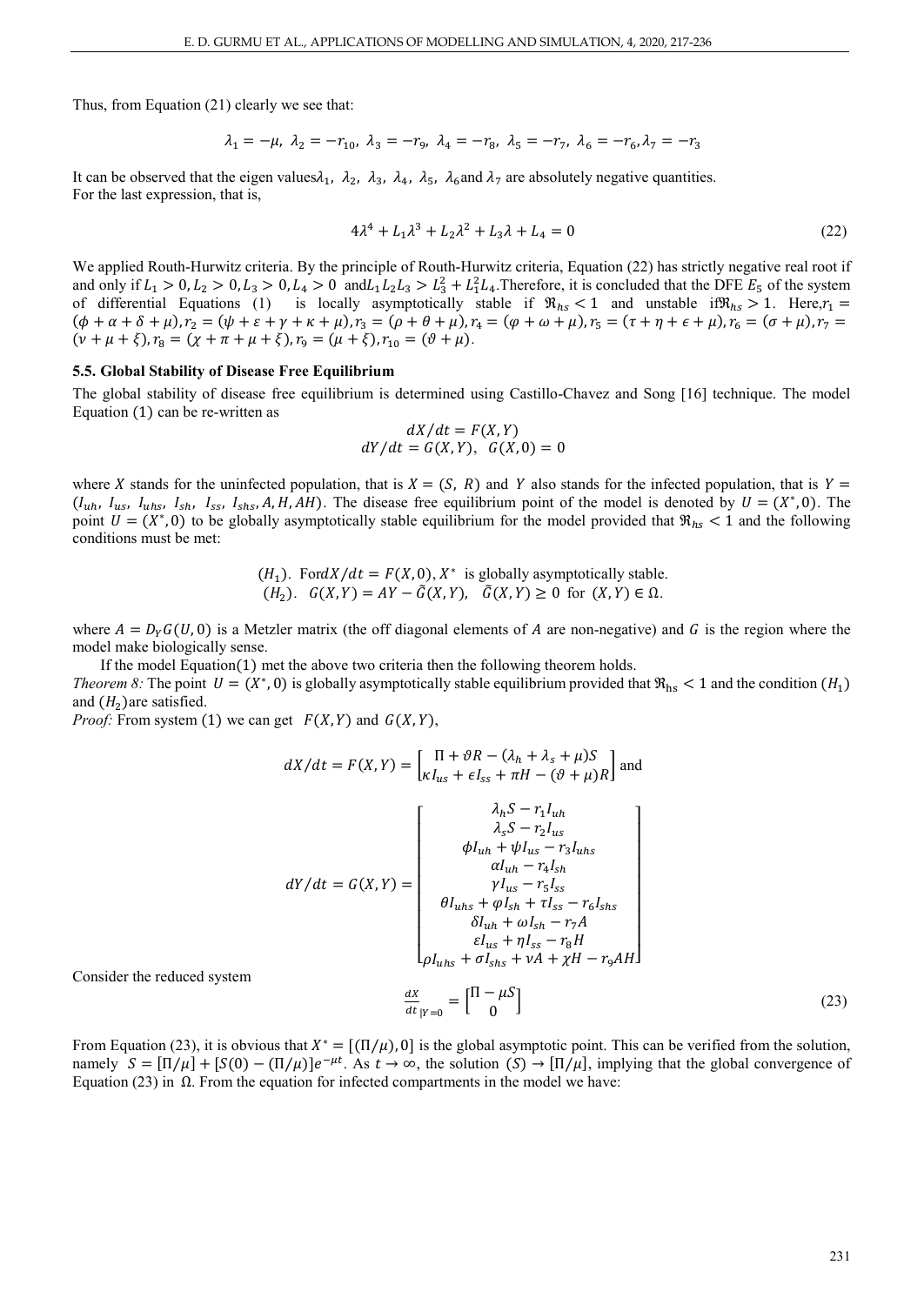|   | $5\beta_1 - r_1$ |        | 0        | $\beta_1 q_1$ | $\overline{\mathbf{0}}$ |          | 0     |        |          |
|---|------------------|--------|----------|---------------|-------------------------|----------|-------|--------|----------|
|   | 0                | $-r_2$ | 0        | $\mathbf{0}$  | $\beta_2 q_2$           | $\bf{0}$ | 0     | 0      | 0        |
|   | Φ                | ψ      | $-r_3$   | 0             | 0                       | 0        | 0     | 0      | $\Omega$ |
|   | $\alpha$         | 0      | 0        | $-r_4$        | 0                       | 0        | 0     | 0      | 0        |
| A |                  | γ      | 0        | 0             | $-r5$                   | $\bf{0}$ | 0     | 0      | 0        |
|   |                  | 0      | θ        | $\varphi$     | τ                       | $-r_6$   | 0     | 0      | 0        |
|   |                  |        | 0        | $\omega$      | 0                       | 0        | $-r7$ | 0      | 0        |
|   |                  | ε      | 0        | 0             | η                       | 0        | 0     | $-r_8$ | 0        |
|   |                  |        | $\Omega$ |               | 0                       | σ        | ν     | χ      | $-r_{9}$ |

Since A is Metzler matrix, i.e. all off diagonal elements are nonnegative. Then,  $G(X, Y)$  can be written as,  $G(X, Y) = AY - AY$  $\tilde{G}(X, Y)$ , where

$$
\tilde{G}(X,Z) = \begin{bmatrix} \beta_1(I_{uh} + q_1 I_{sh}) \left[ 1 - \frac{s}{N} \right] \\ \beta_2(I_{us} + q_2 I_{ss}) \left[ 1 - \frac{s}{N} \right] \\ 0 \\ 0 \\ 0 \\ 0 \\ 0 \\ 0 \end{bmatrix} = \begin{bmatrix} \tilde{G}_1(X,Z) \\ \tilde{G}_2(X,Z) \\ \tilde{G}_3(X,Z) \\ \tilde{G}_4(X,Z) \\ \tilde{G}_5(X,Z) \\ \tilde{G}_6(X,Z) \\ \tilde{G}_7(X,Z) \\ \tilde{G}_8(X,Z) \\ \tilde{G}_9(X,Z) \end{bmatrix}
$$
\n(24)

It follows that, in Equation (24),  $G_1(X, Y) \ge 0$ ,  $G_2(X, Y) \ge 0$ , and  $G_3(X, Y) = G_4(X, Y) = G_5(X, Y) = G_6(X, Y) = G_7(X, Y) =$  $G_8(X,Y) = G_9(X,Y) = 0$ . Hence,  $G(X,Y) \ge 0$ . Therefore, condition  $(H_1)$  and  $(H_2)$  are satisfied and we conclude that U is globally asymptotically stable for  $\Re_{hs} < 1$ .

#### **5.6. Endemic Equilibrium Point**

The endemic equilibrium denoted by( $S^*$ ,  $I_{uh}^*$ ,  $I_{us}^*$ ,  $I_{uhs}^*$ ,  $I_{sh}^*$ ,  $I_{ss}^*$ ,  $I_{shs}^*$ ,  $A^*$ ,  $A^*$ ,  $A^*$ ,  $A^*$ ,  $R^*$ ) and it occur when the disease persist in the community. To obtain it we equate all the model in Equation (1) to zero. Then we obtained;

$$
S^* = \frac{\Pi + \theta R^*}{(\lambda_h^* + \lambda_s^* + \mu)}, I_{uh}^* = \frac{(\Pi + \theta R^*)\lambda_h^*}{(\lambda_h^* + \lambda_s^* + \mu)(\phi + \alpha + \delta + \mu)}, I_{us}^* = \frac{(\Pi + \theta R^*)\lambda_s^*}{(\lambda_h^* + \lambda_s^* + \mu)(\psi + \varepsilon + \gamma + \kappa + \mu)}, I_{uhs}^* = \frac{\phi I_{uh}^* + \psi I_{us}^*}{(\rho + \theta + \mu)}, I_{SB}^* = \frac{\alpha I_{uh}^*}{(\rho + \omega + \mu)}, I_{SS}^* = \frac{\gamma I_{us}^*}{(\sigma + \omega + \mu)}, I_{SS}^* = \frac{\gamma I_{us}^*}{(\sigma + \mu)^*} \frac{\alpha I_{ub}^* + \beta I_{ss}^* + \gamma I_{ss}^*}{(\sigma + \mu)}, A^* = \frac{\lambda_h^*(\pi + \theta R^*)[\delta(\phi + \omega + \mu) + \omega \alpha]}{(\lambda_h^* + \lambda_s^* + \mu)(\phi + \alpha + \delta + \mu)(\phi + \omega + \mu)(\nu + \mu + \xi)}, H^* = \frac{\lambda_s^*(\pi + \theta R^*)\varepsilon[(\tau + \eta + \varepsilon + \mu) + \eta \gamma]}{(\lambda_h^* + \lambda_s^* + \mu)(\psi + \varepsilon + \gamma + \kappa + \mu)(\tau + \eta + \varepsilon + \mu)(\chi + \pi + \mu + \xi)},
$$
\n
$$
(AH)^* = \frac{\rho I_{uhs}^* + \sigma I_{shs}^* + \nu A^* + \chi H^*}{(\mu + \xi)}, R^* = \frac{\kappa I_{us}^* + \varepsilon I_{shs}^* + \pi H}{(\vartheta + \mu)} \frac{(\vartheta + \mu)}{(\vartheta + \mu)}
$$

 $A$  ( $\mu$ + $\kappa$ )<br>After substituting the variables we see that the endemic equilibrium point is very long and complicated. We have therefore decided to use numerical simulation of the co-infection dynamics considering when  $\Re_{hs}$  < 1 and  $\Re_{hs}$  > 1.

## **6. NUMERICAL SIMULATION**

In this section, the numerical simulations of model Equations (1) are carried out using the software MATLAB R2015b with ODE45 solver. To conduct the study, a set of physically meaningful values are assigned to the model parameters. These values are either taken from literature or assumed on the basis of reality. Using the parameter values given in Table 4 and the initial conditions,  $S(0) = 200, I_{uh}(0) = 180, I_{us}(0) = 175, I_{uhs}(0) = 170, I_{sh}(0) = 150, I_{ss}(0) = 140, I_{shs}(0) = 120, A(0) = 120$  $60, H(0) = 50, AH(0) = 40, R(0) = 30$  in the model Equations (1), a simulation study is conducted.

Table 4. Parameter values used in simulations

| Parameter                        | Value   | <b>Source</b> | Parameter          | Value  | <b>Source</b> |
|----------------------------------|---------|---------------|--------------------|--------|---------------|
| Π                                | 0.004   | [17]          | κ                  | 0.02   | [18]          |
| $\lambda_{\scriptscriptstyle S}$ | 0.002   | [18]          | θ                  | 0.003  | assumed       |
| $\lambda_h$                      | 0.00197 | [18]          | φ                  | 0.003  | assumed       |
| μ                                | 0.02    | $17^{-}$      | ω                  | 0.054  | assumed       |
| $\boldsymbol{\theta}$            | 0.0031  | assumed       | τ                  | 0.003  | assumed       |
| φ                                | 0.003   | assumed       | n                  | 0.011  | [18]          |
| α                                | 0.003   | assumed       | $\epsilon$         | 0.02   | assumed       |
| ρ                                | 0.064   | assumed       | $\sigma$           | 0.017  | assumed       |
| δ                                | 0.016   | [18]          | $\boldsymbol{\nu}$ | 0.001  | assumed       |
| ψ                                | 0.003   | assumed       |                    | 0.001  | assumed       |
| ε                                | 0.039   | assumed       | $\pi$              | 0.0041 | [18]          |
|                                  | 0.003   | assumed       |                    | 0.0001 | assumed       |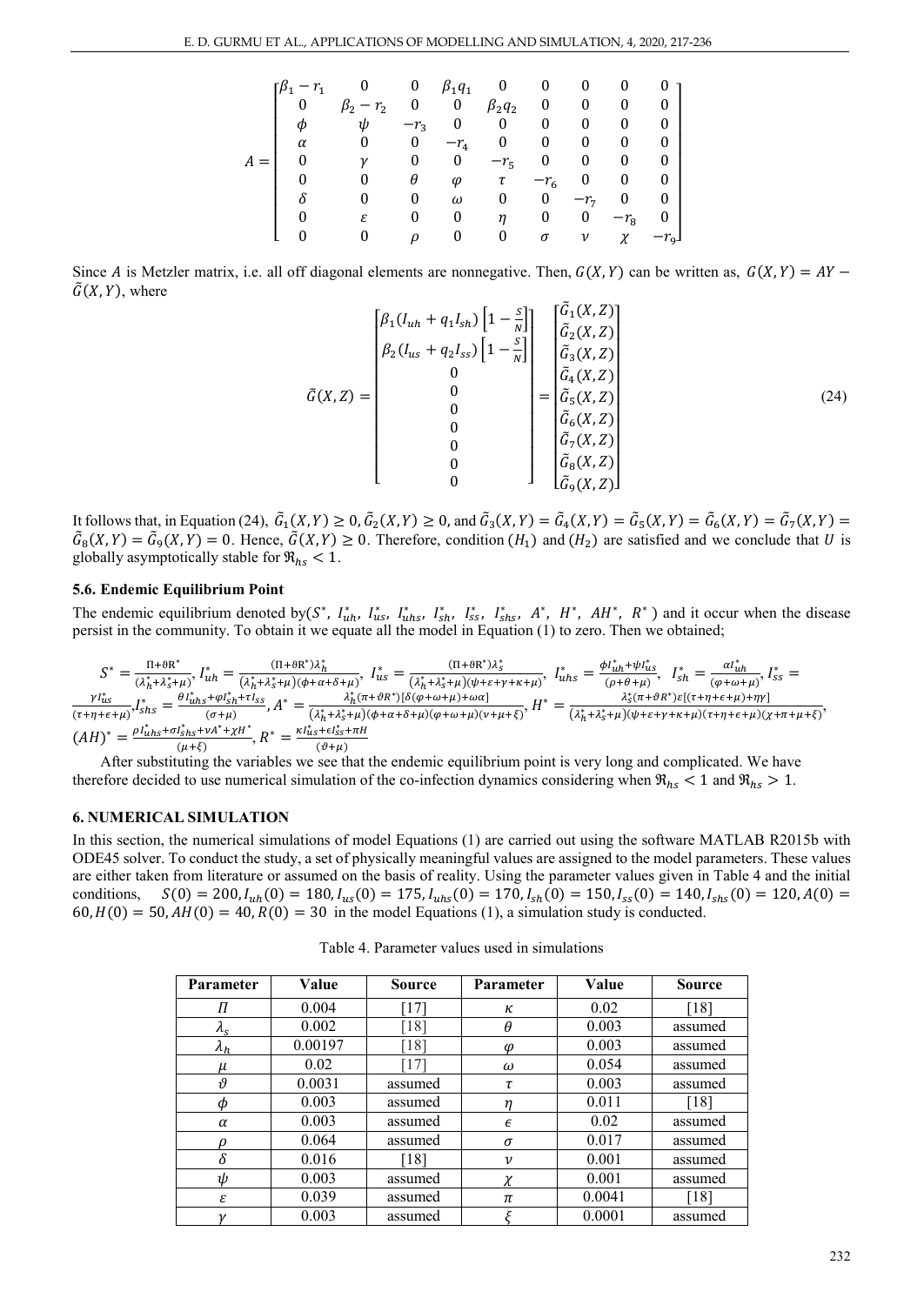Figure 2 illustrated that all the solutions of model Equation (2) converge towards the disease free equilibrium point while the susceptible individuals decreases and then remains constant. Susceptible individuals remain constant because of AIDS cannot be cured. This was obtained when  $\Re_h < 1$  and indicates that the disease free equilibrium point is locally asymptotically stable. Figure 3 indicate that an increase or decrease in the force of infection shows an increase or decrease in the number of infectious.

From Figure 4 we understand that all the solutions converge towards the equilibrium point. At disease free equilibrium point, all infection solutions converge to zero while the susceptible individuals decreases and then remains constant. This indicates that the disease free equilibrium point is locally asymptotically stable when $\Re s < 1$ . Figure 5 shows that a sharp reduction in the number of HSV-II. An increase or decrease in the force of infection shows an increase or decrease in the number of infectious. This indicates that the disease free equilibrium point is locally asymptotically stable when the basic reproduction is less than one.



Figure 2. Dynamics of HIV only model



Figure 3. Effect of increasing force infection on individuals with AIDS



Figure 4. Dynamics of HIV only model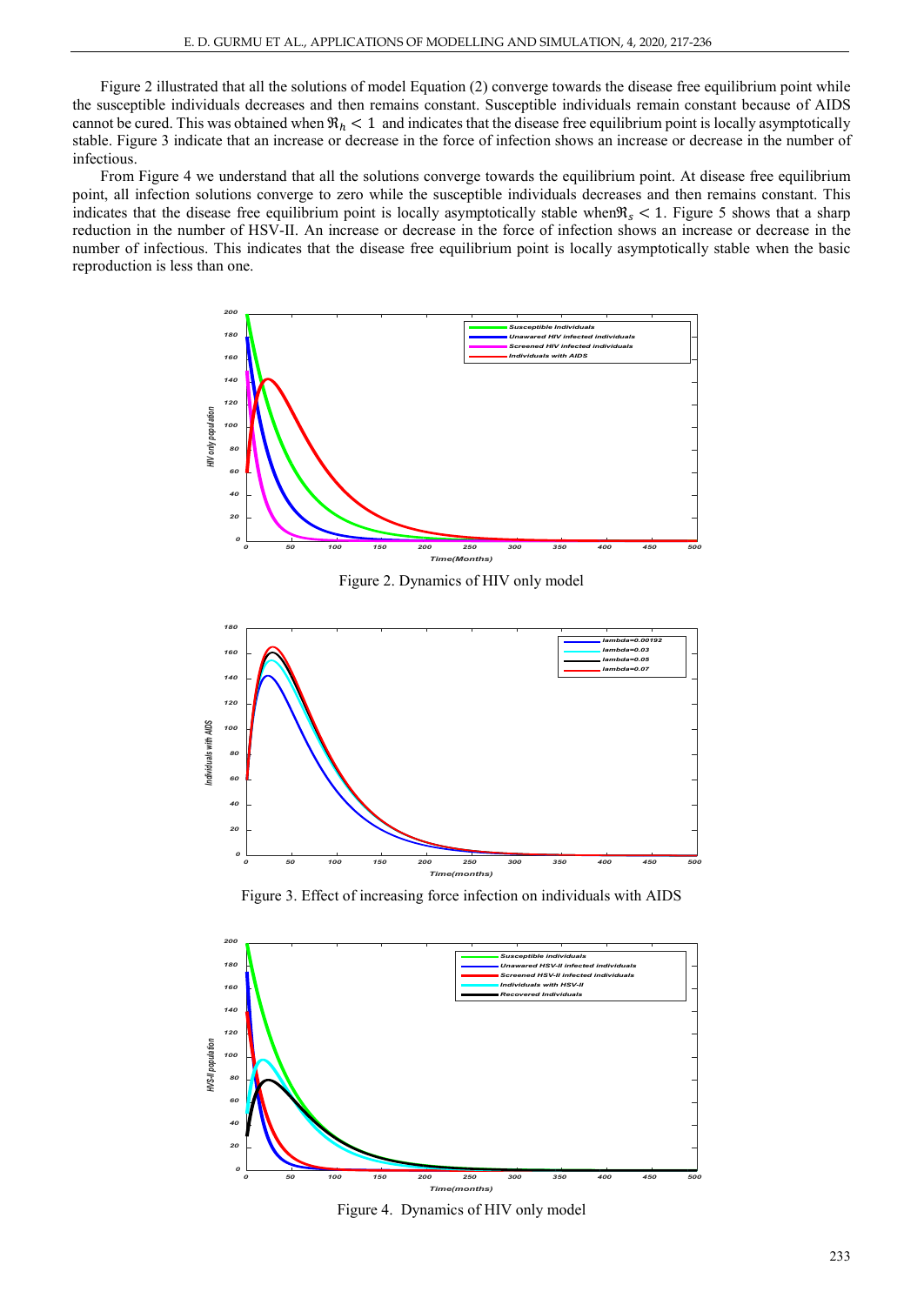

Figure 5. Effect of increasing force of infection on individuals with HSV-II



Figure 6. Dynamic of total population





Figure 6 describe that all the solutions of the model Equation (1) converge towards the equilibrium point. At disease free equilibrium point, all infection solutions converge to zero while the susceptible individuals decreases and then remains constant. Susceptible individuals remain constant because of AIDS cannot be cured. This indicates that the disease free equilibrium point is locally asymptotically stable. From Figure 7, we understand that individuals with both unawared HIV-HSV-II co-infection and screened HIV-HSV-II increases the number of individuals with both AIDS and HSV-II and also decreases the number if it is controlled at early stage. Similarly, Figure 8 illustrated that individuals with AIDS and HSV-II increases the number of individuals with both AIDS and HSV-II and also decreases the number if it is controlled at early stage.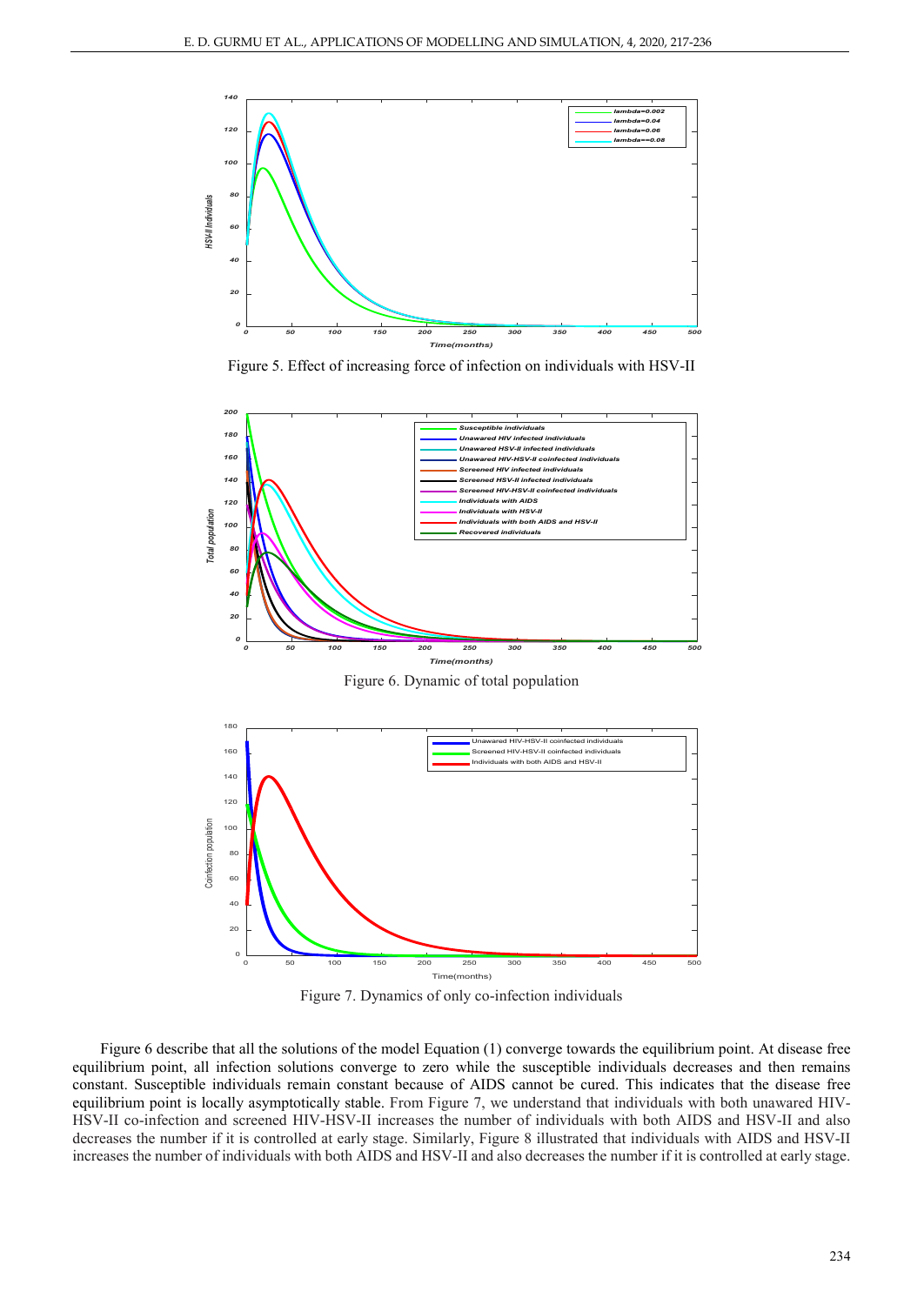

Figure 8. Dynamics of AIDS, HSV-II and co-infection of AIDS-HSV-II

In this study, a non-linear deterministic model of HIV-HSV-II co-infection was formulated and analyzed. The well possedness of model equation have been performed separately for HIV, HSV-II and co-infection of HIV-HSV-II to show it was epidemiologically acceptable and mathematically significant. The equilibria points of the model equations are obtained for each model. The stability analysis of the model was investigated using the basic reproduction number that governs the disease transmission. HIV only model, HSV-II only model and co-infection of HIV-HSV-II model, are locally asymptotically stable whenever the basic reproduction number is less than unity. Also, each model equation has a unique endemic equilibrium whenever the basic reproduction number is greater than unity. We found from the analysis of the impact of HIV on HSV-II that HSV-II infection increases the risk of HIV; similarly, HIV infection increases the risk for HSV-II. Furthermore, results from numerical simulation shows that at disease free equilibrium point, all infection solutions converge to zero when the basic reproduction number is less than unity. In addition to this, an increase or decrease of force of infection has an impact on reducing the disease from community

## **7. CONCLUSION**

In this paper, we formulated a mathematical model on the transmission dynamics HIV-HSV-II co-infection. Moreover, existence, positivity and boundedness for each model equation are verified to illustrate that the model is biologically meaningful and mathematically well posed. In particular, the stability analyses of the model were investigated using the basic reproduction number. And also, the solution of the model equation is numerically supplemented. The result shows that the coinfection of HIV-HSV-II increases the mortality rate in the community other than co-infection of sexually transmitted disease. Although eradication of co-infection remain a challenge especially in developing countries, but from results of this study we recommend that, the government should introduce education programmers on the importance of voluntary and routinely screening HIV-HSV-II co-infection.

# **REFERENCES**

- [1] D. Wodarz, *Killer Cell Dynamics: Mathematical and Computational Approaches to Immunology*. New York: *Springer Verlag*, 2007.
- [2] A. Mhlanga, A theoretical model for the transmission dynamics of HIV/HSV-2 co-infection in the presence of poor HSV-2 treatment adherence, *Applied Mathematics and Nonlinear Sciences,* 3(2), 2018, 603–626.
- [3] CDC, Genital Herpes Information, http://www.cdc.gov/std/Herpes/default.htm, 2001.
- [4] World Health Organization, *WHO Guidelines for the Treatment of Genital Herpes Simplex Virus*, 2016.
- [5] L. A. Wheeler, Silencing sexually transmitted infections: Topical siRNA-based interventions for the prevention of HIV and HSV, *Infectious Diseases in Obstetrics and Gynecology,* 2014, 125087, 11 pages.
- [6] World Health Organization and the Joint United Nations Programme on HIV/AIDS, Herpes simplex virus type 2: Programmatic and research priorities in developing countries, *WHO/UNAIDS/LSHTM Workshop*, London, UK, 2001.
- [7] A. Mhlanga, C. P. Bhunu and S. Mushayabasa, A computational study of HSV-2 with poor treatment adherence, *Abstract and Applied Analysis,* 2015, 850670, 15 pages.
- [8] Z. Mukandavire, K. M. Mitchell and P. Vickerman, Comparing the impact of increasing condom use or HIV pre-exposure prophylaxis (PrEP) use among female sex workers, *Epidemics*, 14, 2016, 62-70.
- [9] H. W. Hethcote, Qualitative analyses of communicable disease models, *Mathematical Biosciences*, 28(3-4), 1976, 335– 356.
- [10] N. C. Grassly and C. Fraser, Mathematical models of infectious disease transmission, *Nature Reviews Microbiology*, 6(6), 2008, 477–487.
- [11] E. D. Gurmu and P. R. Koya, Impact of chemotherapy treatment of SITR compartmentalization and modeling of human papilloma virus (HPV), *IOSR Journal of Mathematics*, 15(3), 2019, 17-29.
- [12] J. Karrakchou, M. Rachik and S. Gourari, Optimal control and infectiology: Application to an HIV/AIDS model, *Applied Mathematics and Computation*, 177, 2006, 807–818.